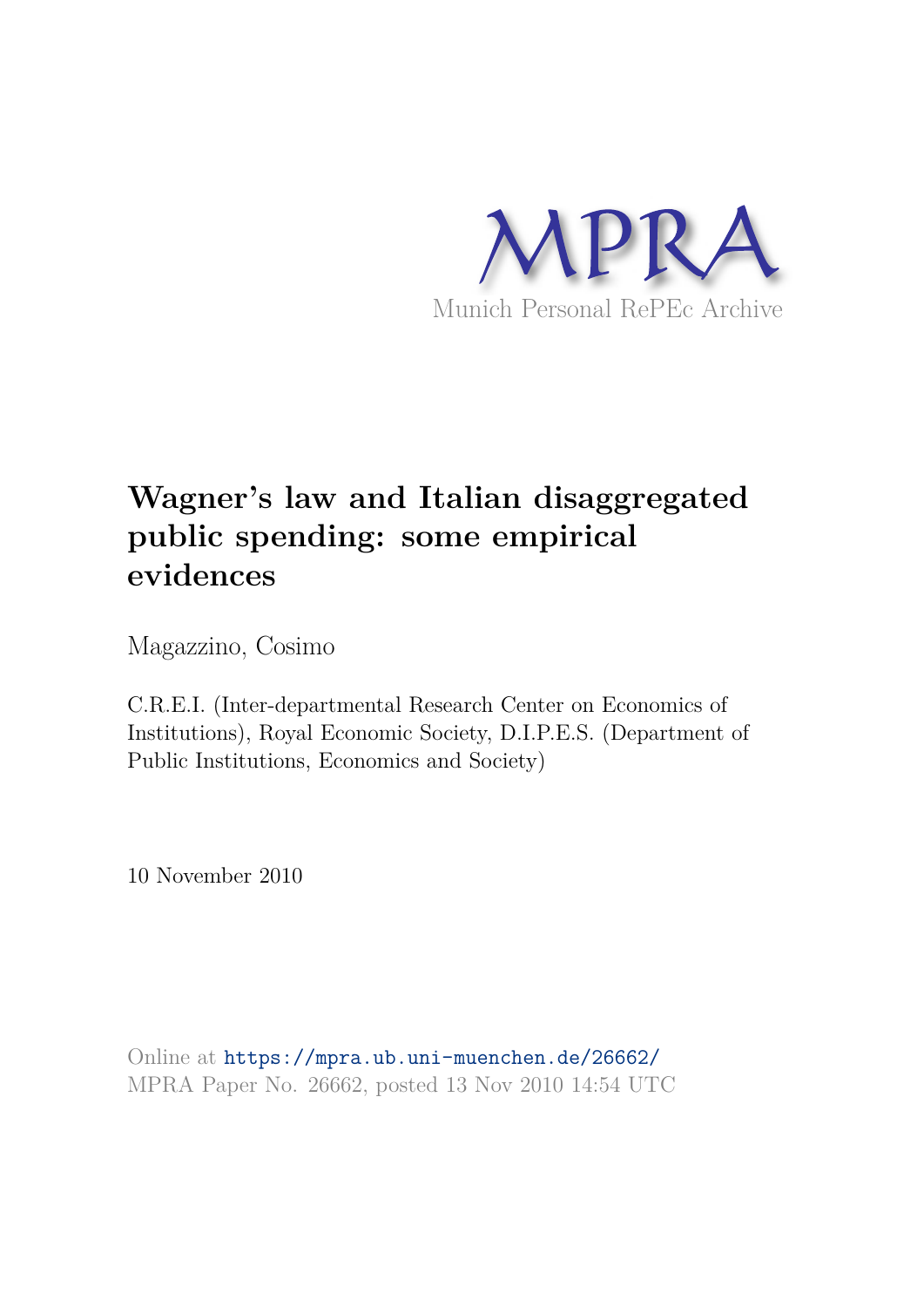## **WAGNER'S LAW AND ITALIAN DISAGGREGATED PUBLIC SPENDING: SOME EMPIRICAL EVIDENCES**

## COSIMO MAGAZZINO

*ABSTRACT: Wagner's Law is the first model of public spending in the history of public finance. The aim of this article is to assess its empirical evidence in Italy for the period 1960-2008 at a disaggregated level, using a time-series approach. After a brief introduction, a survey of the economic literature on this issue is shown, before estimating the specifications of Wagner's Law for some specific items of public spending (for interests, for final consumption, for labour dependent income, for grants on production, and for public investments). We found a cointegration relationship for three out of five items. Moreover, Granger causality tests results show evidence in favour of Wagner's law only for spending for passive interests in the long-run, and for spending for dependent labour income in the short-run. Some notes on the policy implications of our empirical results conclude the paper.* 

*SUMMARY: 1. Introduction; 2. Wagner's model and the economic literature; 3. Data and methodology; 4. Econometric results; 5. Conclusions and policy implications.* 

*KEYWORDS: public spending; economic growth; Wagner's Law; time-series; unit root; cointegration; causality; fiscal policy.* 

*JEL Codes: C32; E60; H50; H60; N44.* 

 $\overline{a}$ 

SCHOOL OF POLITICAL SCIENCES, ROMA TRE UNIVERSITY; ITALIAN SOCIETY OF ECONOMISTS (S.I.E.); ROYAL ECONOMIC SOCIETY (R.E.S.). *e-mail:* cmgazzino@uniroma3.it; *fax:* (+39) 0657335282; *tel.:* (+39) 3316876907.

*Acknowledgements:* Comments from Francesco Forte and Gian Cesare Romagnoli are gratefully acknowledged. All remaining errors are entirely my responsibility. The views expressed in this paper are the author"s own and do not necessarily represent those of the institutions to which he is affiliated.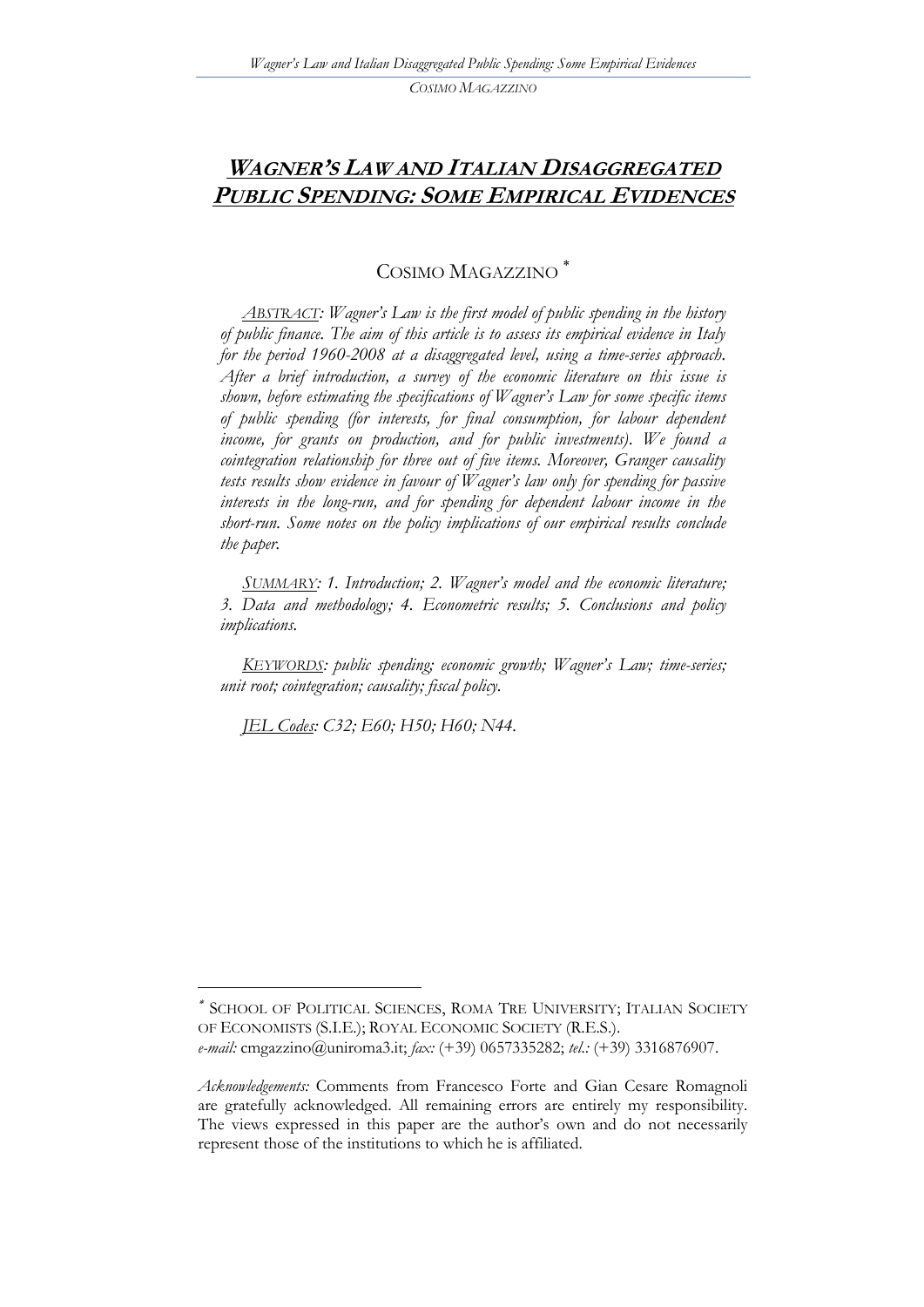#### **1. – Introduction**

Wagner's Law is one of the first as well as the most important models for the determination of public expenditure. In this paper we propose an analysis at disaggregated level, studying the relationship between some individual items of expenditure to GDP. We will refer to the Italian case, since the early sixties until 2008. The data used were drawn from the data set BIP by Bank of Italy.

A point of debate among economists is whether the public sector should intervene or not in the short-term fluctuations in economic activity. If classical economists have always opposed such a kind of public action, the Keynesian school of thought invoked fiscal policies to support the economy during recessions. In fact, the classical economists believed that market forces were able to quickly bring economies to a long-run equilibrium, through adjustments in the labor market. Instead, the Keynesians took the fallibility of such self-regulatory mechanisms, precisely because of rigidities in the labor market. To this end, the school has prescribed Keynesian expansionary fiscal policies in order to avoid long slumps.

Wagner's Law (Wagner, 1883; 1912) suggests that during the process of economic development tends to expand public expenditure in national income. The reasons are varied: a) public functions to substitute for private activities, b) the development results in an expansion of expenditure on culture and welfare, public intervention might be necessary to manage natural monopolies. Therefore, the expansion of public spending can be seen as a product of economic development, and not vice versa (Bird  $(1971)$ ).

Therefore, the Keynesian approach and the Wagnerian one represent two alternative positions to look at the causality between government expenditure and aggregate income. For the first of the two approaches, the direction of causality running from expenditure to income, while the second proceeds according to the opposite direction.

The paper is divided into six sections. Section 2 provides a survey of economic literature on this issue. Section 3 provides an overview of the applied empirical methodology and a brief discussion of the data used. Section 4 discusses the empirical results. Section 5 presents our concluding remarks and, finally, Section 6 makes suggestions for future researches.

#### **2. – Wagner's model and the economic literature**

As the Nitti (1972), Musgrave (1969), and Rostow (1971) models, also Wagner's model too may be included among the "society models".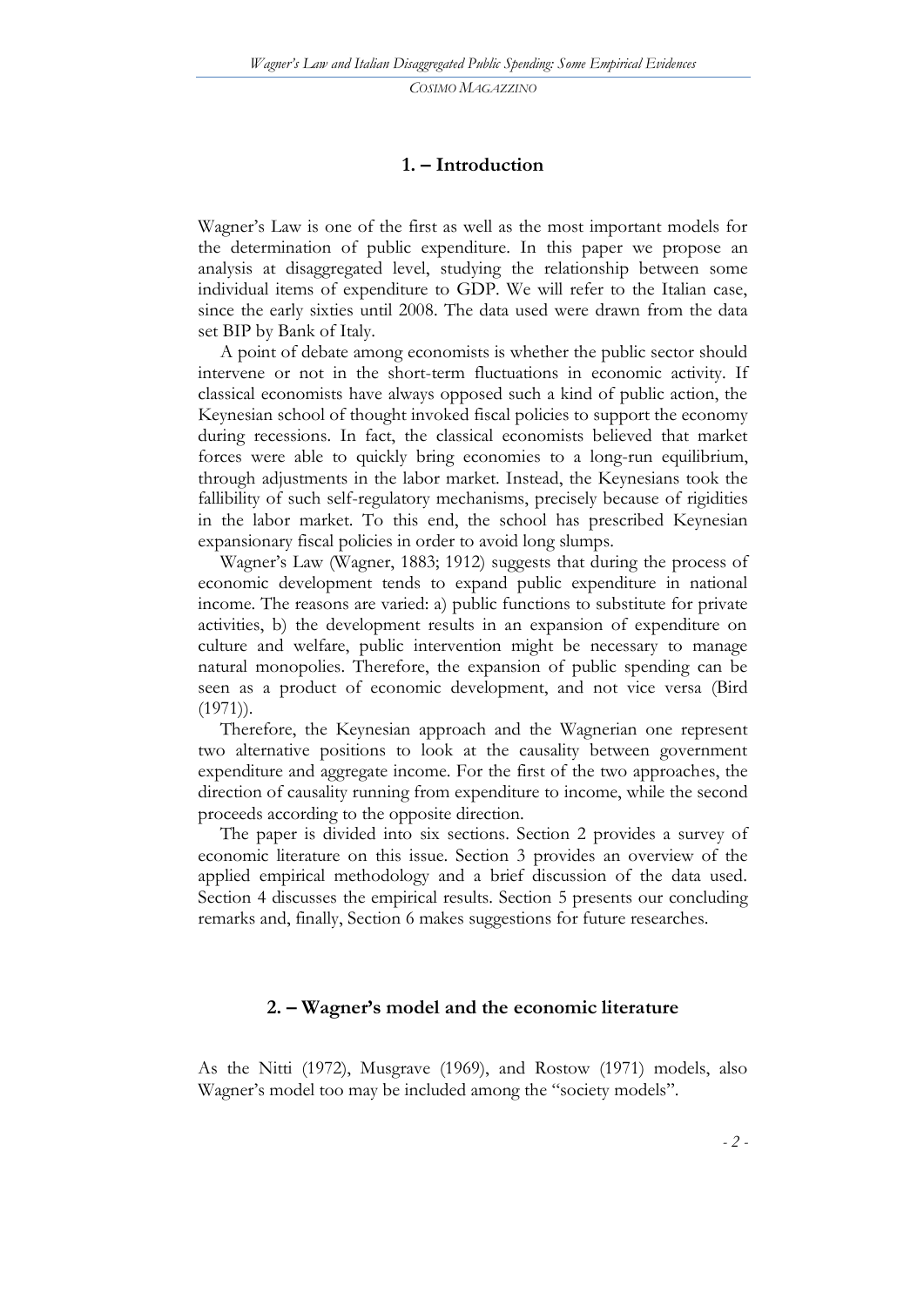We owe to Adolf H. Wagner – a German economist of the second half of the 19<sup>th</sup> century (a "socialist of the chair") – the first theory on the increase of public expenditure (Wagner, 1883, 1912; Chrystal and Alt, 1979; Jackson, 1979). This theory proposed by Wagner is a "society theory" that therefore makes the growth of public expenditure dependent upon the structural evolution of society. He examined the existence of a desirable limit to the size of the public sector, determining that a limit was in fact not possible. In his opinion, the development of spending is determined, essentially, by the increase of national income. An increase of this variable generates a more than proportional expansion of the public sector. It follows that what Wagner defined as "the law of increasing expansion of the public sector" (Wagner, 1912), arguing, in his final analysis, that the value of financial pressure would increase.

At the core of Wagner's thesis is, predominantly, the interaction existing between the growth of the public sector and that of private activities. With the increase of economic development, exchanges intensify among operators and the network of relationships becomes more and more complicated and controversial. All this can be addressed through legislation and arrangement of new and heftier controls. Moreover, since the processes of industrialization and urbanization create external diseconomies – such as the congestion effect or the deterioration of the environment –, the public sector has been called to find a remedy to these challenges (Wagner, 1883).

From a methodological point of view, the empirical evidence concerning the relationship between public income and expenditure is based on the assessment of the elasticity of expenditure to income. Only if such elasticity is superior to the unit and the coefficient sign is positive, could we then come to the conclusion that the link between the two variables exists and it is consistent with Wagner"s hypothesis (Fossati, 1981, 1999; Diba, 1982; Jackson, 1980; Hadjimatheou, 1976).

The model proposed by Wagner has had a great influence in literature (Wagner, 1883, 1912). Although it has been long the fulcrum of the theoretical elaborations on determinants on public expenditure, with the passing of time it has also been subjected to an empirical assessment by different thinkers. The results obtained are contradictory, since with the changing of countries and the temporal intervals considered, the data-set used and of the methods applied, they lead us to conclude sometimes in favour of the existence of Wagner's Law, and sometimes against it.

Musgrave (1969) reaffirmed how the most plausible formulation of Wagner's model is in terms of a positive correlation between the share of public expenditure on domestic product and per capita income; in addition, he found that the cross-section evidence for high-income countries does not confirm Wagner's hypothesis. However, the analysis of historical series shows favourable evidence in at least 60% of case.

Musgrave (1969), Hinrichs (1965) and Gandhi (1971), working separately, reached the conclusion that cross-section analyses that include both developed and under-developed countries as well as more backward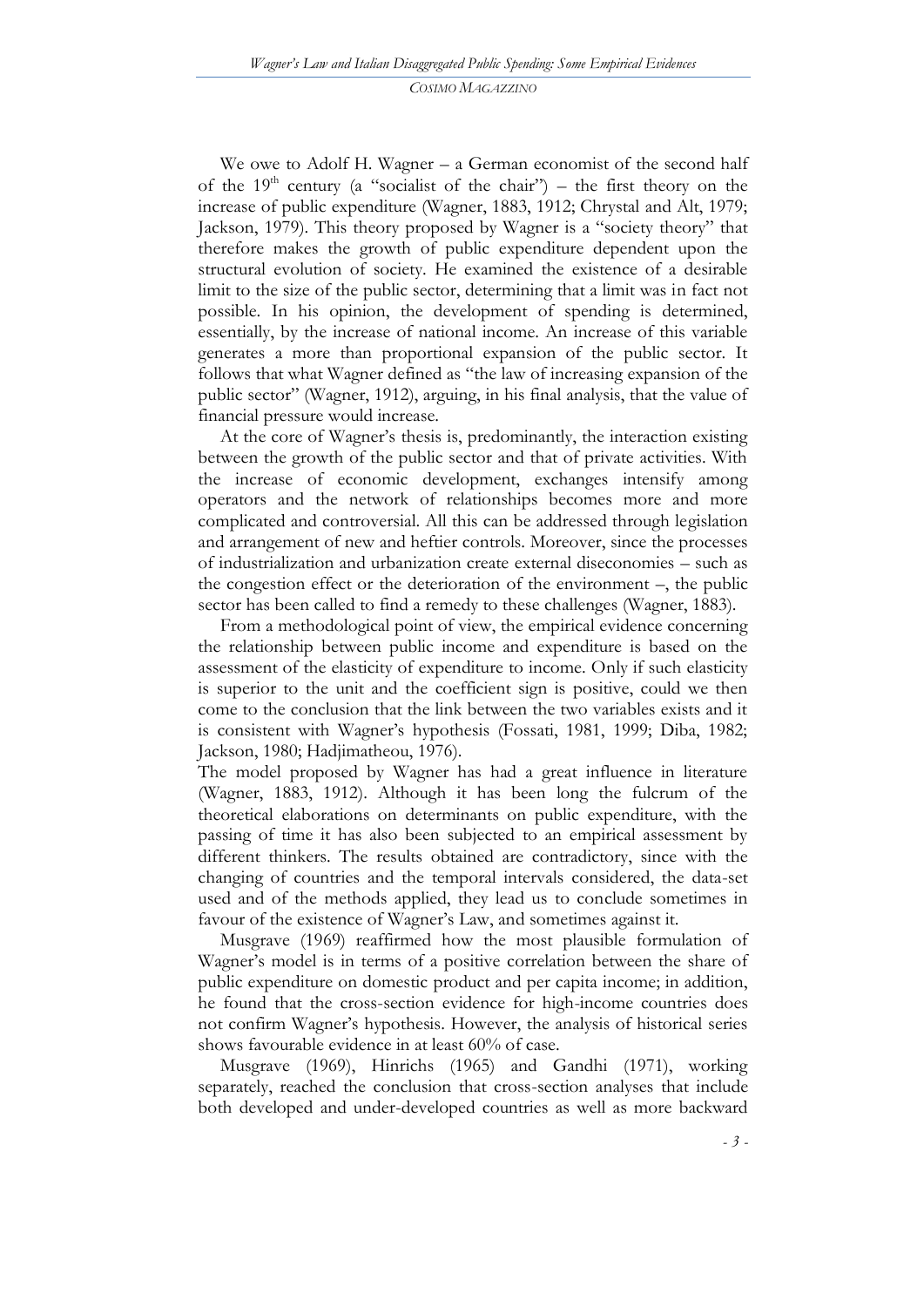countries support Wagner"s hypothesis, while samples formed only by from less developed countries do not support this.

Benoit (1978) used the rank correlation coefficient by Spearman<sup>1</sup> and regression analysis to show that military expenditure has a positive impact on economic growth, in a sample of 44 less developed countries between 1950 and 1965. According Benoit (1978) in less developed countries only a small fraction of the cuts in military spending is directed towards productive investment. Therefore, the reduction of this type of expenditure would not necessarily increase economic growth. Indeed, he argued that in these countries, military spending increases economic growth through different channels, such as, for example, increasing the degree of human capital and research and development.

Kelley (1976) suggested how Wagner's Law must be modified in order to incorporate the relevant effects of demographic changes. This would result from the complex interaction of economic and demographic changes that do not necessarily require an increase of the public sphere and of state activity.

Lim (1983), and Faini, Annez and Taylor (1984), however, found empirical evidence contrary to that of Benoit (1978): in fact, defense spending would directly and adversely affects economic growth, as well as indirectly through its negative impact on the accumulation of savings.

Rotschild (1977), and Deger and Sen (1983) reached conclusions similar to those of Lim and Fiani *et al.*, highlighting the negative impact that military spending has on exports. While Deger and Smith (1985) arrived at similar conclusions by studying the negative impact of military expenditure on investment.

Singh and Sahni (1984), studying the causality link between public expenditure and national income for India during the period 1950-1981, found that the effect of the growth of public expenditure on that of national income is relatively low if compared to its effect on the growth of expenditure income. The conclusions they reach are that public expenditure and national income are linked by a causal mechanism of feedback; but that the empirical evidence suggests that such a causality relationship is neither of a Wagnerian nor a Keynesian type.

Biswas and Ram (1986) found no statistically significant relationship between the two variables (military spending and economic growth).

The elasticity of public spending concerning aggregate income for Italy has been calculated by Giarda (1988) to be equal to 0,63, whereas Bella and Quintieri (1989) calculated it to be equal to 0,81. According to these scholars, it can be claimed that during the period 1960-1985 the income growth determined around 40% of expenditure increase in real terms (that is the 2,95% per year on 7,4%). In any case, both the estimates agree in considering that public spending does not involve superior goods.

 $\overline{a}$ 

*<sup>1</sup>* See: GOSSET W.S. (1921), An experimental determination of the probable error of Dr Spearman"s correlation coefficients, *Biometrika*.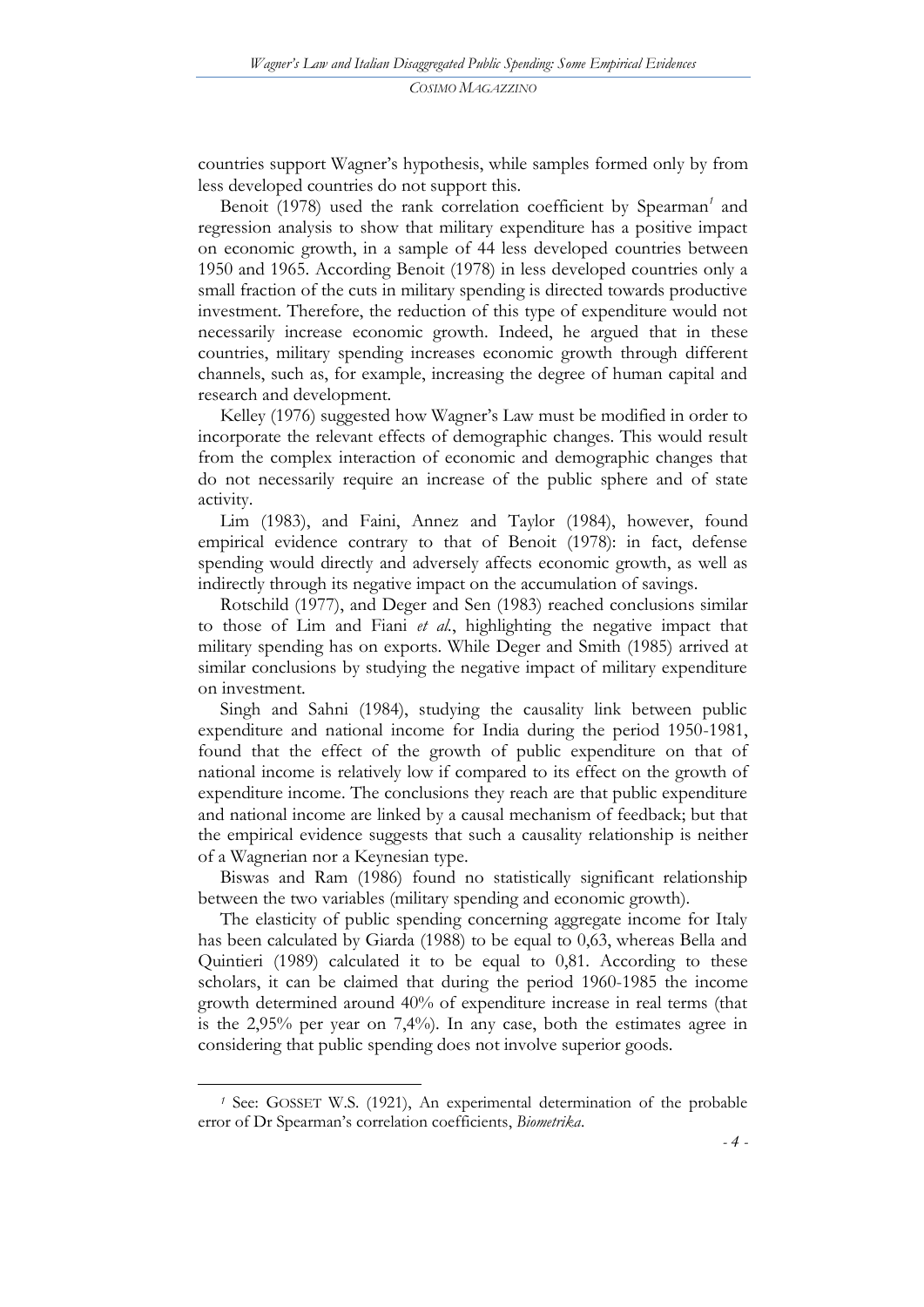Ram (1986a, 1986b, 1987) tests the relationship, still in terms of elasticity, between the share of public general expenditure, *ln(G/Y)*, and the per capita GDP, *ln(PCY)*, by breaking the analysis down into two parts (time-series and cross-section). The analyses on the historical series (carried out in 115 countries, in relation to the period 1950-1980) show, on the one hand, the great difference of the estimates for the different countries.

Henrekson (1993) noted how the crux of Wagner's Law originates from regressions to levels, invoking the causality test of Granger and Newbold (1974) in support of theses of erroneous inferences when variables are not steady. Indeed, he shown how income and the share of public expenditure on national product, – even if correlated – are not cointegrated, demonstrating this through the Swedish case in an empirical verification on data in historical series from 1861 to 1990. In this way, they reached the conclusion that correlations reported by other researchers are of spurious nature.

Easterly and Rebelo (1993) find strong evidence in favour of Wagner"s Law in the cross-section analysis relating to 115 countries (in the period 1970-1988) as well as in the historical one concerning 26 countries (from 1870 to 1988). The correlation between per capita income and dimensions of public spending is often found, in both kinds of econometric analyses.

On the contrary Oxley (1994), analyzing data on Great Britain from 1870 to 1913, found evidence in favour of Wagner"s Law, which resists and satisfies the causality test of Granger.

Koop and Poirier (1995) examine Wagner's hypothesis in terms of a long-term elasticity of the per capita government expenditure, with regard to per capita income, using a bivariate error-correction mechanism, corresponding to a co-integrated mechanism. Of 86 countries considered, only in one-third of them is Wagner"s hypothesis supported by data. The two scholars conclude that their calculations are in clear contrast with "Wagner's Law".

Cotsomitis *et al.* (1996) test for the long-run validity of Wagner's hypothesis applied to People"s republic of China for 1952-1992. They find that evidence supports this secular validity, as estimated residuals of cointegrating regressions are stationary.

Ferris and West (1996) discovered that empirical evidence is unfavourable to Wagner's Law, using data referring to the post second world-war period.

Ansari *et al.* (1997) apply both the Granger and Holmes and Hutton statistical procedures to test the income-expenditure hypothesis for three African countries (Ghana, Kenya and South Africa), from 1957 to 1990. For all these countries, a long-run relationship between government expenditure and national income cannot be established. In fact, over this period, government expenditure has deviated substantially and persistently from national income. Moreover, in the short-run, of the three African countries only Ghana showed evidence of government expenditure being caused by national income finding support for Wagner's hypothesis. Finally, the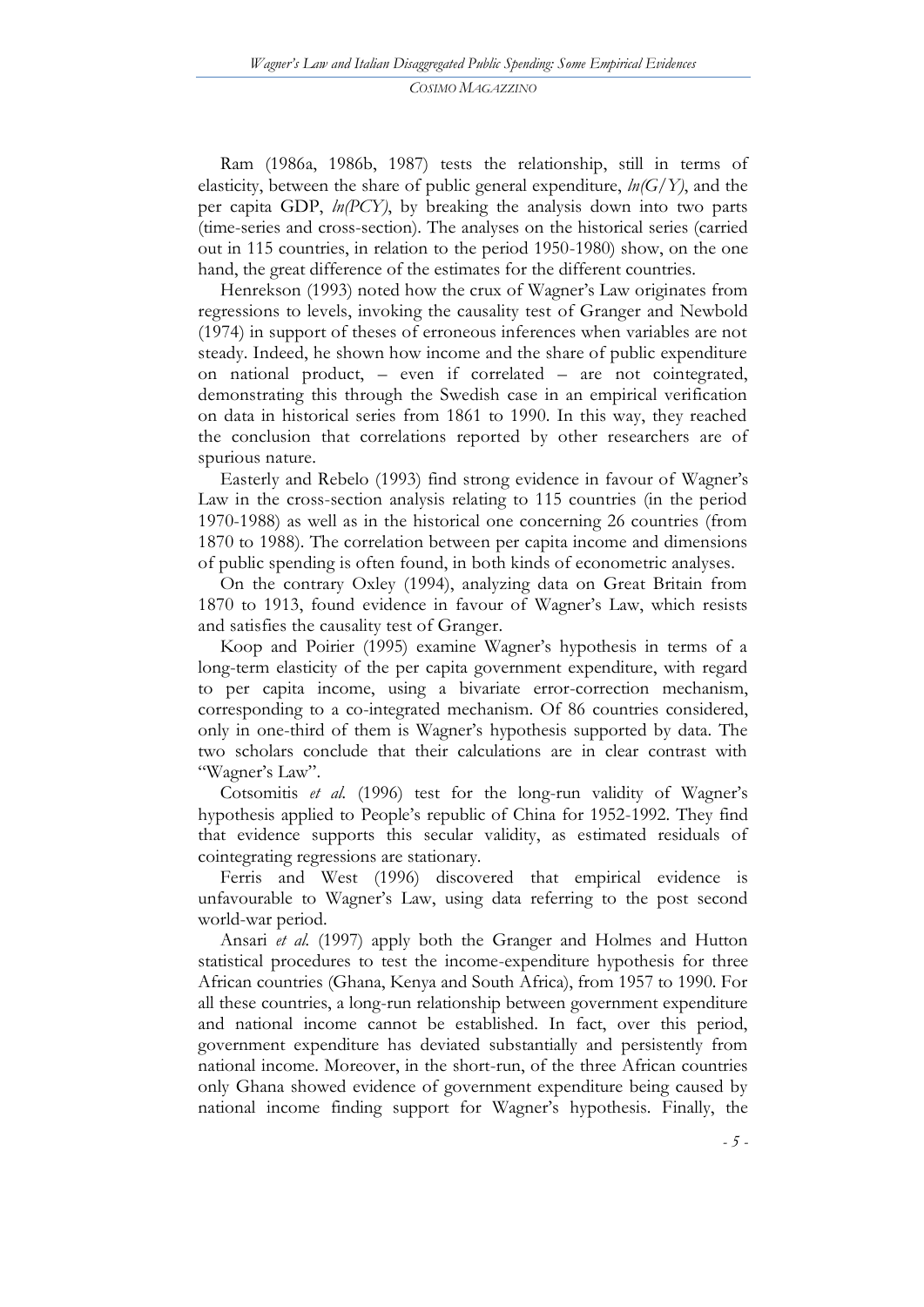authors find no evidence of government expenditure causing national income. In other words, the Keynesian proposition is not supported by the data.

Clethsos and Kollias (1997) investigate empirically the traditional Wagner"s hypothesis in the case of Greece using disaggregated data of public expenditures and employing an error correction approach. The empirical findings suggest that Wagner's Law is valid only in the case of military expenditures.

Stein, Talvi and Grisanti (1998), by comparing the countries of Latin America to those of OECD, showed that the role of the public operator is more extensive in the richest countries. In other words, those countries with a greater aggregate income tend to have wider public apparatus.

Asseery *et al.* (1999) analyze the Iraq"s experience; they suggest that there is some evidence for the existence of Wagner"s Law when income and several forms of expenditure are denoted in nominal terms. When expenditure in real terms is examined, the chain of causality runs in the opposite direction. In the case of spending on economic services, there is unidirectional causality. So, the results of these Granger causality tests are to downplay the support for the existence of Wagner"s Law in Iraq and to raise interesting questions regarding the use of real and nominal values.

Demirbas (1999) tested Wagner"s Law using aggregate Turkish data for the period 1950-1990. According to the test results, there is no cointegrating relationship between the variables. Including time trends into cointegration regressions did not change the results either. These findings show that the support of Wagner's Law found by many early researchers may be spurious. In a test on Turkish data it cannot find any long-run positive relationship between public expenditure and GNP variables. Yet, in the absence of a long-run relationship between variables, it still remains of interest to examine the short-run linkages between them. However, there is no evidence to support either Wagner's Law in any of its versions or Keynes' hypothesis.

Thornton (1999) analyses the experience of six presently developed economies (Denmark, Germany, Italy, Norway, Sweden and the UK) for the period beginning around the mid 19th century and ending in 1913, and reports results in favour of the law.

Kolluri, Panik and Wahab (2000) analyzed G-7 countries for the period 1960-1993. The results of the empirical estimates show the effects of national income on public spending in both the short and long-run (the series of expenditure and income are both stationary at first differences and cointegrated).

Dakurah, Davies and Sampath (2001), using the concept of cointegration and error correction model to study the relationship between military spending and economic growth in 62 countries, found no causal relationship between the two variables in the sample analyzed.

Albatel (2002) studies the relationship between government expenditure and measures of economic development and growth in Saudi Arabia. The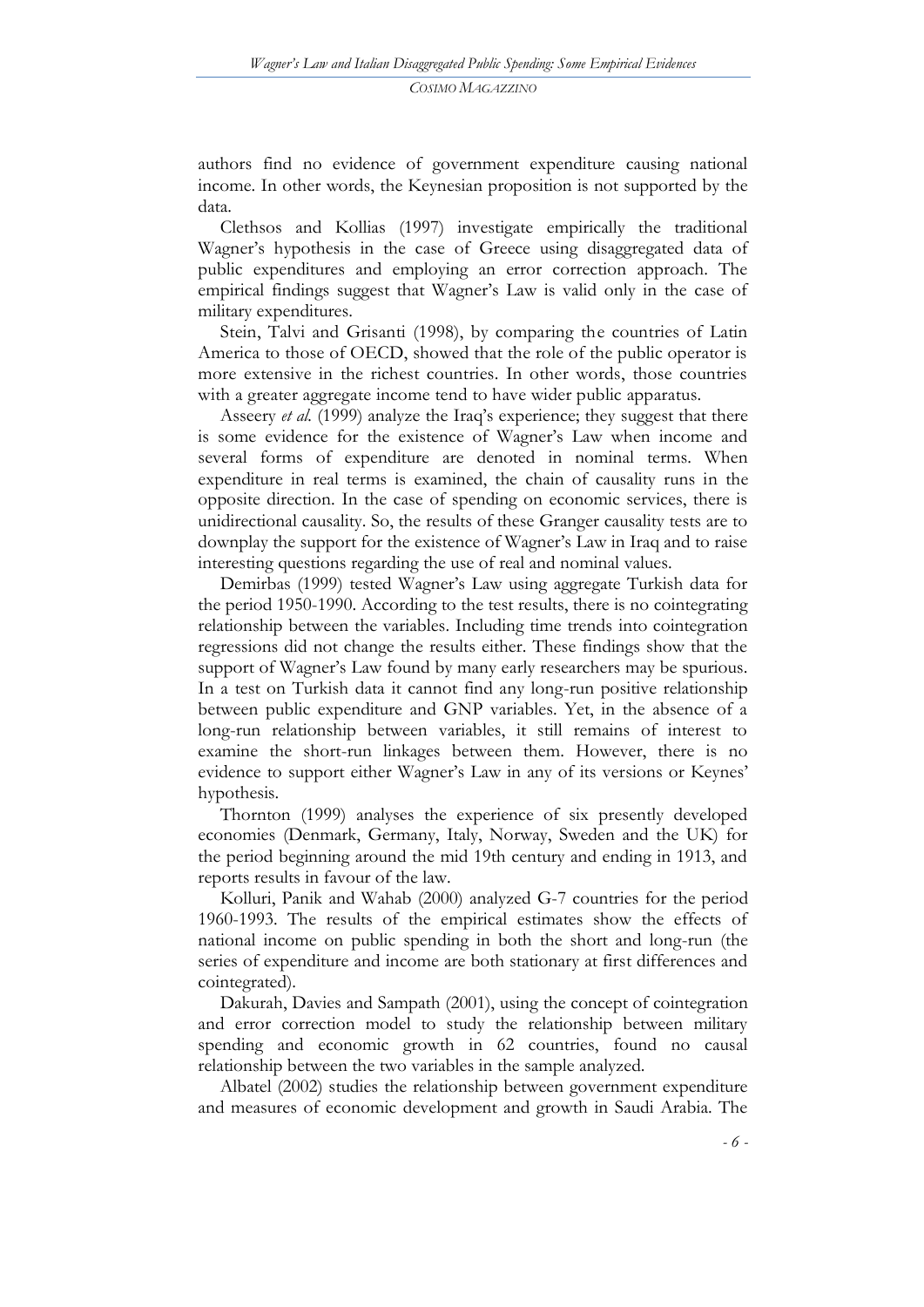results confirm the validity of Wagner's hypothesis.

Burney (2002) analyzes the long-run equilibrium relationship between public expenditure and the relevant socioeconomic variables in Kuwait, on the basis of time-series data covering the period from 1969-94. Empirical results show little support for the existence of a long-run equilibrium relationship between public expenditure and the relevant socioeconomic variables.

Chow *et al.* (2002) using UK data for the period 1948 to 1997 included a third variable, money supply, which re-establishes the long-run link between the income and public spending variables. Multivariate causality results also indicate unidirectional causality from income and money supply to government spending in the long-run, thus providing strong support for Wagner's hypothesis. These findings suggest that omitted variables may mask or overstate the long-run linkages between economic development and public spending.

Karagianni *et al.* (2002) employ the two-step Engle and Granger cointegration method, the Johansen maximum likelihood method and the Granger causality test, in order to investigate the long-run and causal relationship between government spending and income. For this purpose, they employ six alternative functional forms, using data for the EU-15 countries over the time period 1949-1998. The results, accruing from this study, are ambiguous accordingly to the method applied. The major points that emerge from the Εngle and Granger test are that in most of the EU countries, no long-term relationship has been observed, except for some sub-cases in Finland, Italy and the Netherlands. In contrast, the Johansen test supports the existence of Wagner"s Law in most EU countries, with the exception of France and Italy. As far as the Granger causality test is concerned, patterns of causality between income and government expenditure display dramatic differences across various countries. Moreover, there is limited support for the pattern of causality; Wagner's Law is completely verified only in two countries – Finland and Italy.

Abu-Bader and Abu-Qarn (2003) investigated the causal relationship between government spending and economic growth for three Middle Eastern countries (Egypt, Israel and Syria) in the years 1967-1998, using techniques of multivariate cointegration and variance decomposition. They found a bidirectional causality, with a negative long-run relationship between the two variables in the cases of Israel and Syria, and a short-term unidirectional causality (from growth to spending) to Egypt. Instead, testing the causality for a trivariate system consisting of the share of government civilian expenditures in GDP, military spending and economic growth empirical findings show how military expenditure negatively affect economic growth in all three countries, while the civilian government spending has a positive impact on economic growth in two of them (Israel and Egypt), but it has a negative impact on long-term growth in Syria. Finally, military spending is exogenous relative to both civil and spending to economic growth. The policy prescription which they are received,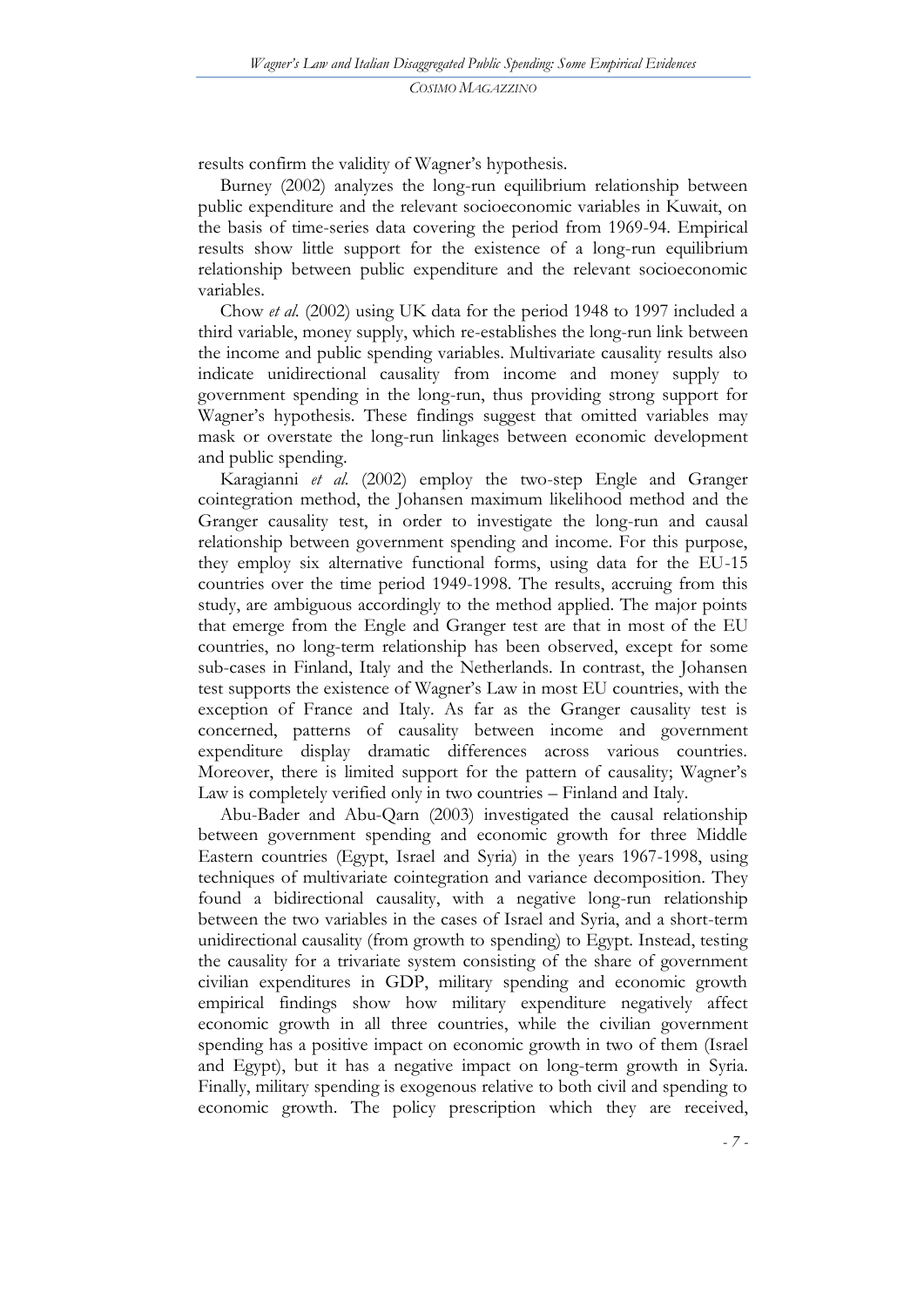therefore, is that these three countries should reduce military spending.

Florio and Colautti (2005) analyze the experience of five economies (USA, UK, France, Germany and Italy) for the period 1870-1990. They observe that the increase in the public expenditure to national income ratio is faster for the period until the mid  $20<sup>th</sup>$  century and develop a model based on Wagner"s Law.

Halicioglu (2005) tests the validity of Wagner's Law for Turkey, and his empirical results show that Wagner"s Law does not hold in the case of the adopted traditional form, since neither co-integration nor causality tests were in line with the proposed implications of the law. Yet, he find a positive long-run relationship between the share of government in GDP and real per capita income growth, which supports the law. However, further analysis on the basis of the block Granger causality test reveals that the law does not hold for Turkey, or at least the direction of flows has been rejected.

Dogan and Tang (2006) studied the direction of causality between aggregate income and spending for the Philippines, Indonesia, Malaysia, Singapore and Thailand in the period 1965-2005. Using the Johansen and Juselius"s cointegration method in order to analyze the relationship between real GDP per capita and real public spending per capita, the empirical evidence suggests the existence of a long-run relationship between variables only for Indonesia. Instead, only for the Philippines they found causality running from expenditure to income. While, for the other four countries public expenditure does not play a significant role in promoting economic growth.

Akitoby *et al.* (2006) examine the short and long-term behavior of government spending with respect to output in 51 developing countries using an error-correction model. They find evidence that is consistent with the existence of cyclical ratcheting and voracity in government spending in developing countries, resulting in a tendency for government spending to rise over time. So, the researchers derive three main policy conclusions: first, the long-term and short-term elasticity of capital spending in relation to GDP is relatively high; second, there may be scope for fiscal rules or fiscal responsibility laws in some countries that limit the discretion for procyclical fiscal policy; third, in many countries, there is a long-term relationship between the level of output and government spending.

While Shelton (2007), using a cross-country panel regressed various measures of public expenditure on a vector of explanatory variables through the "random effects method". He underlined how the richest countries tend to have populations with a higher average age which would push them to spend more in the area of social security and of other forms of protection and public assistance. Besides calculating the fraction of the population above 65 years old, it should be emphasized that countries with a greater national income would tend to have less plethoric and larger state machines – which constitutes the complete opposite to what Wagner's Law suggests. In short, it would be the health and social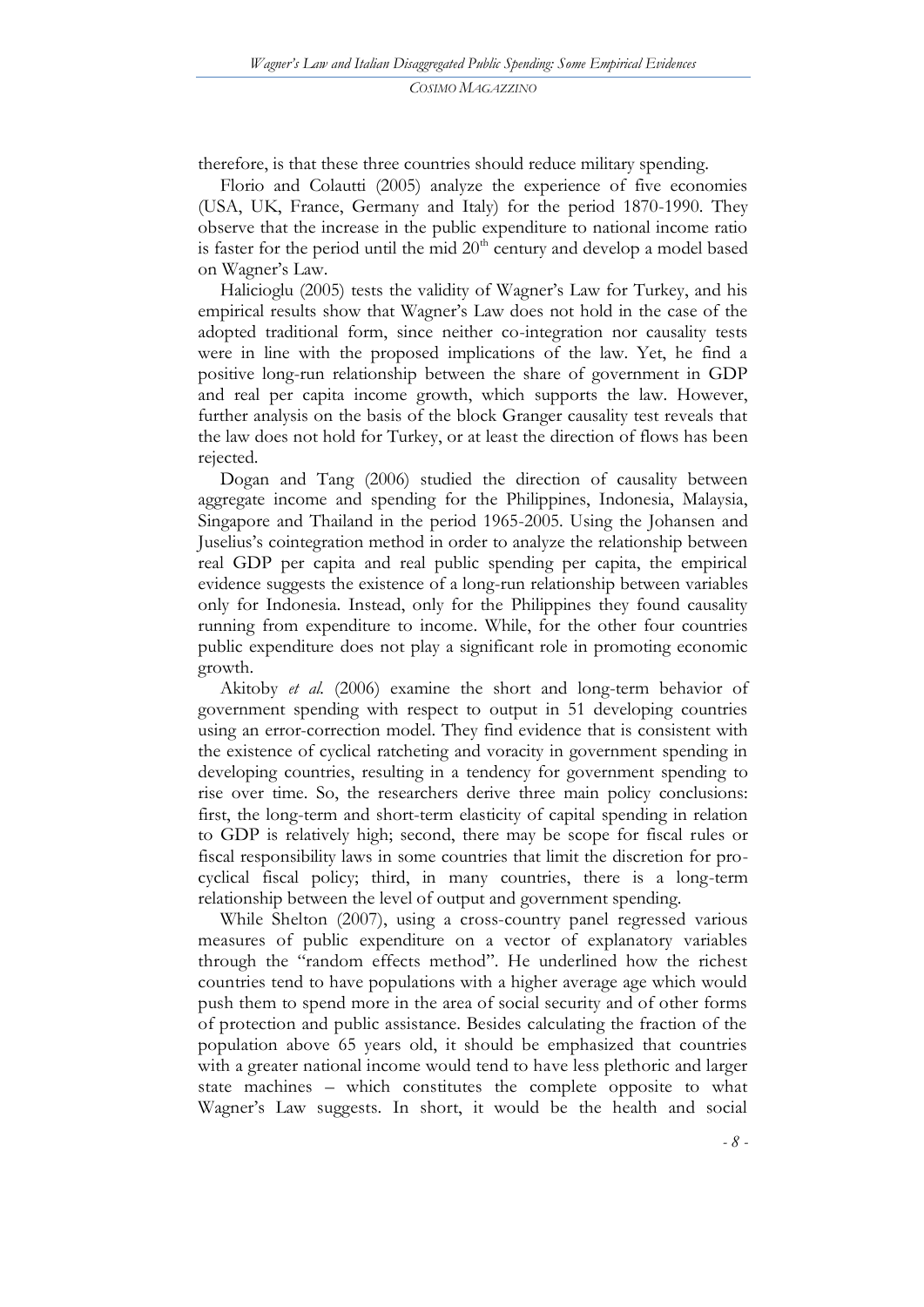expenditure that would "lead" the relationship between public expenditure and per capita income, that otherwise would not increase jointly. Another determinant of "Wagner's Law" would be the "taxation technology", that is, the expansion of the public operator would be made easier by the state skilfulness in increasing the tax revenue, which in turn depends on the tax system and its simplicity and efficiency.

Lamartina and Zaghini (2008) considered the joint development of public expenditure and aggregate income in 23 OECD countries, using panel cointegration. The empirical evidence provides findings of a structural positive correlation between public spending and per capita income, consistent with the Wagner's Law. The correlation is usually higher in countries with lower per capita income, suggesting that the period of catching-up is characterized by a stronger development of public activities than more mature economies.

Sideris (2007) investigates the long-run tendency for government expenditure to grow relative to national income using Greek data from 1833 to 1938. Cointegration analysis validates the existence of long-run relationship between the variables, as expressed by the six most popular versions of the Law. Moreover, Granger causality tests indicate causality running from the variables approximating income to the government expenditure variable.

Using Bangladesh data from 1976 to 2007 in a bivariate as well as a trivariate framework incorporating population size as a third variable, Kalam and Aziz (2009) empirically investigates Wagner's Law. The estimated results provide evidence in favour of the law for Bangladesh, in both the short-run and long-run. There is a long-run cointegration relation among real government expenditure, real GDP and the size of population where government expenditure is positively tied with the real GDP (1.14), per capita GDP (1.51) and population size (0.21). Both the real GDP and GDP per capita Granger-cause total government expenditure to change. Population size also comes up as a significant stimulus for public spending to grow in both the long-run and short-run.

Kumar *et al.* (2009) examine the case of New Zealand. Results provide consistent results concerning the impact of income on shares of government spending in output with income elasticities ranging from 0.56 to 0.84. This implies that a 1 percent increase in per capita income leads to a 0.56 to 0.84 percent increase in the share of government expenditure of income. These results imply that per capita income increases by more than the increase in the share of the government spending in income.

Magazzino (2009a, 2009b, 2010) studies the linkages between public expenditure at a disaggregate level and GDP for Italy. Empirical evidence suggests that only for gross public investment expenditure the hypothesis is satisfied. Instead, Granger causality exhibits unclear results: the direction of causality from public spending to aggregate income is observed for these categories of public expenditure: final consumption, public wages, gross public investment, and contribution to production.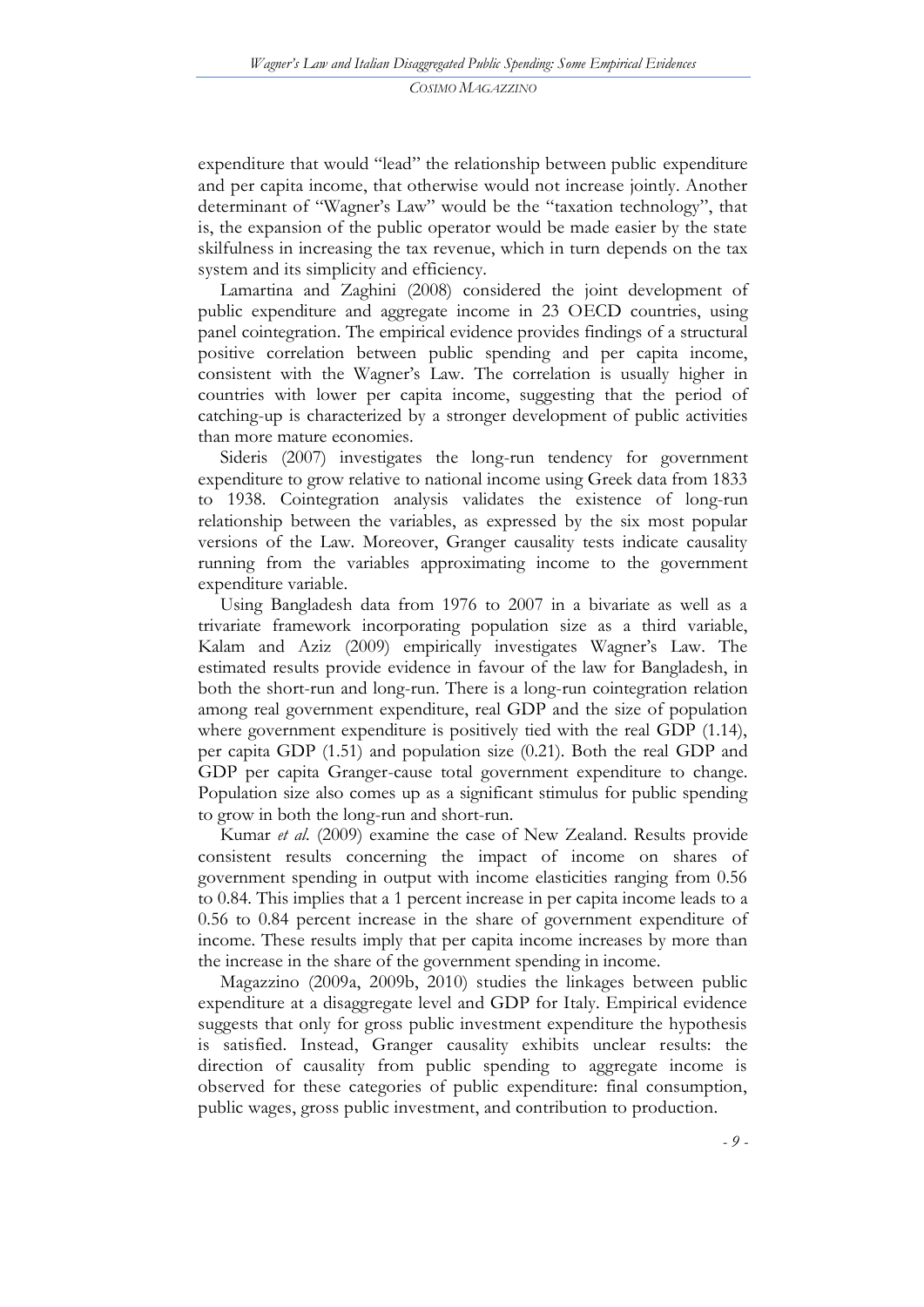Finally, Murthy (1994) suggests a broad interpretation of the law to allow for the addition of more explanatory variables related to economic development and government expenditure, such as the degree of urbanization, budget deficits, etc. into Wagner's functional forms, which would also reduce the omitted variable bias and mis-specification in econometric estimations.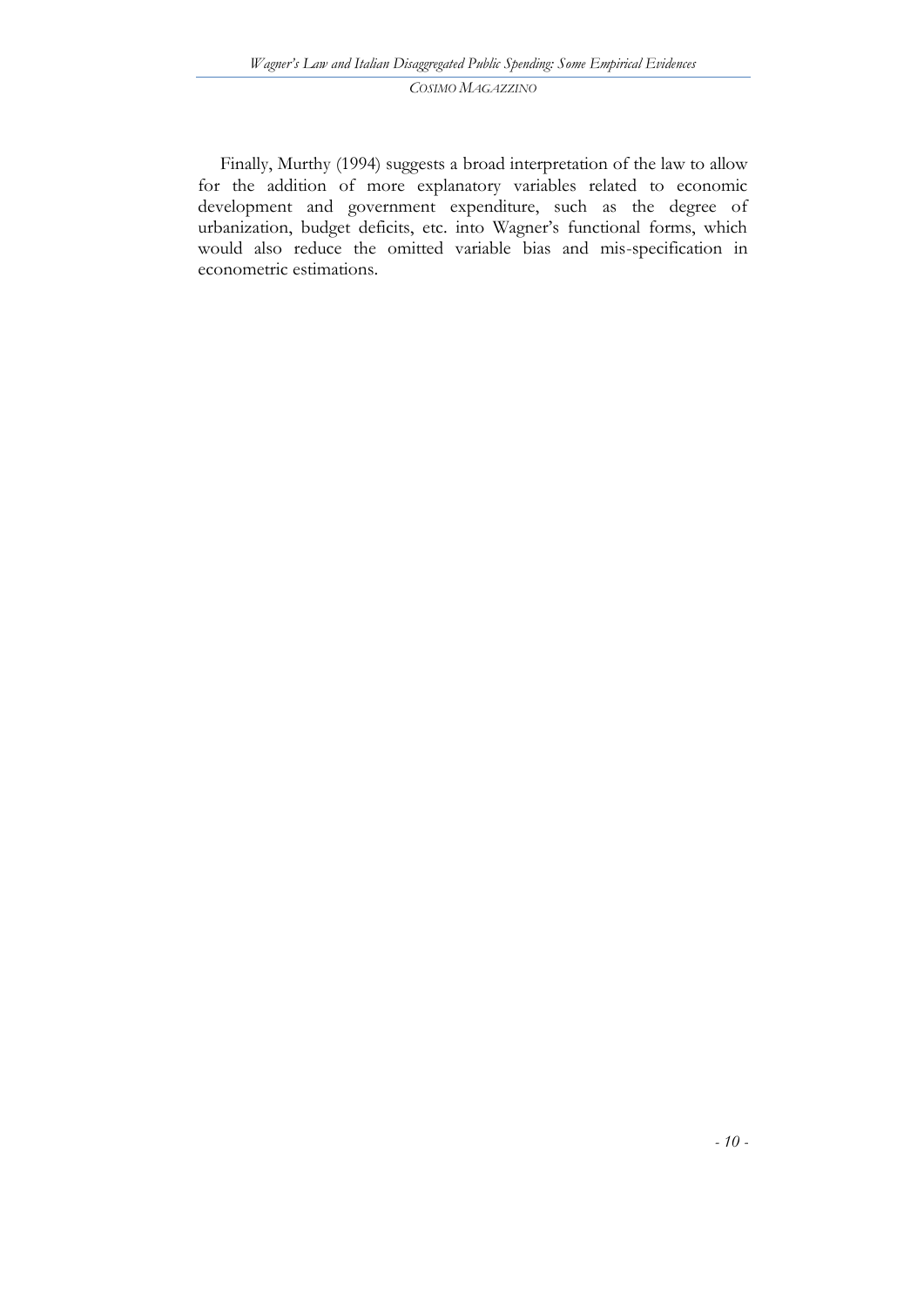| <b>Authors</b>               | <b>Countries</b>              | <b>Study period</b> | Causality                                                                                 | Cointegration relationship |
|------------------------------|-------------------------------|---------------------|-------------------------------------------------------------------------------------------|----------------------------|
| Abdullah, Maamor (2010)      | Malaysia                      | 1970-2007           |                                                                                           | Yes                        |
| Afzal, Abbas (2010)          | Pakistan                      | 1960-2007           | No, in any direction                                                                      | No                         |
| Akitoby et al. (2006)        | 51 developing countries       | 1970-2002           |                                                                                           | Yes, for 21 countries      |
| <b>Albatel</b> (2002)        | Saudi Arabia                  | 1964-1998           | $Y \rightarrow G$                                                                         | Yes                        |
| <i>Ansari</i> et al. (1997)  | Ghana, Kenya and South Africa | 1957-1990           | $Y \rightarrow G^b$                                                                       | N <sub>o</sub>             |
| Asseery et al. (1999)        | Iraq                          | 1950-1980           | $Y \rightarrow G$                                                                         | Yes                        |
| Babatunde (2008)             | Nigeria                       | 1970-2006           | $G \rightarrow Y$                                                                         | N <sub>o</sub>             |
| Bağdigen, Cetintas (2003)    | Turkey                        | 1965-2000           | No, in any direction                                                                      | N <sub>o</sub>             |
| <b>Burney (2002)</b>         | Kuwait                        | 1969-1995           |                                                                                           | Yes                        |
| Chletsos, Kollias (1997)     | Greece                        | 1958-1993           | $Y \rightarrow G$                                                                         | Yes                        |
| Chow et al. (2002)           | UK                            | 1948-1997           | $Y \leftrightarrows G$                                                                    | Yes                        |
| Cotsomitis et al. (1996)     | China                         | 1952-1992           |                                                                                           | Yes                        |
| Demirbas (1999)              | Turkey                        | 1950-1990           | No, in any direction                                                                      | Yes                        |
| Dogan, Tang (2006)           | 5 South-East Asian countries  | 1960-2002           | $G \rightarrow Y^c$                                                                       | Only for Indonesia         |
| Dritsakis, Adamopoulos       | Greece                        | 1960-2001           | $Y \leftrightarrows G$                                                                    | Yes                        |
| (2003)                       |                               |                     |                                                                                           |                            |
| Ghorbani, Zarea (2009)       | Iran                          | 1960-2000           | $Y \leftrightarrows G$                                                                    | N <sub>o</sub>             |
| Halicioğlu (2003)            | Turkey                        | 1960-2000           | $Y \leftrightarrows G$                                                                    | Yes                        |
| Henrekson (1993)             | Sweden                        | 1861-1990           |                                                                                           | $\rm No$                   |
| Huang (2006)                 | China and Taiwan              | 1979-2002           | No, in any direction                                                                      | $\rm No$                   |
| Karagianni et al. (2002)     | $EU-15$                       | 1949-1998           | No, in any direction only for Greece                                                      | Yes, for 13 countries      |
| <i>Kumar</i> et al. (2009)   | New Zealand                   | 1960-2007           | $Y \rightarrow G$                                                                         | $\rm No$                   |
| Magazzino (2010)             | EU-27                         | 1970-2009           | No, in any direction only for 5 out of Yes, for 7 out of 11 countries<br>11 countries $d$ |                            |
| <i>Narayan</i> et al. (2008) | Chinese provinces             | 1952-1989           | $Y \leftrightarrows G^e$                                                                  | Yes                        |
| <i>Rehman</i> et al. (2007)  | Pakistan                      | 1972-2004           |                                                                                           | Yes                        |

*Tab. 1 – A comparison of studies about causality and cointegration analysis between public expenditure and GDP.*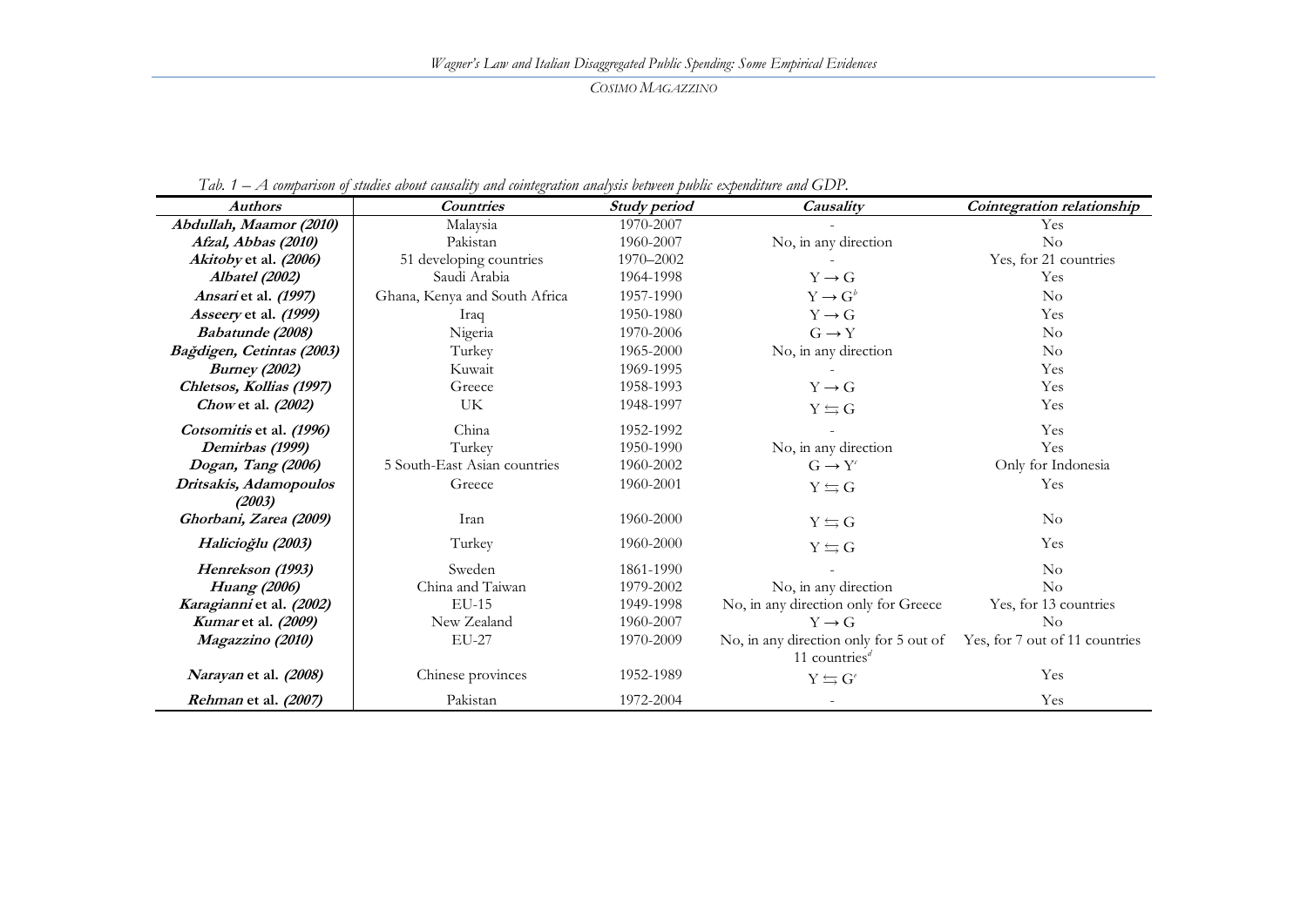| <i>Samudram</i> et al. (2008) | Malavsia                | 1970-2004     | $Y \rightarrow G$      | Yes                  |
|-------------------------------|-------------------------|---------------|------------------------|----------------------|
| <b>Sideris</b> (2007)         | Greece                  | 1832-1938     | $Y \rightarrow G$      | Yes                  |
| <i>Sinha (2007)</i>           | Thailand                | 1950-2003     | No, in any direction   | Yes                  |
| Tan (2003)                    | Malaysia                | 1991Q1-2002Q3 | $Y \rightarrow G$      | Yes                  |
| Thornton (1999)               | 6 EU advanced countries | 1850-1913     | $Y \rightarrow G$      | Yes, for 4 countries |
| Verma, Arora (2010)           | India                   | 1950-2008     |                        | Yes                  |
| Ziramba (2008)                | Sud Africa              | 1960-2006     | $Y \leftrightarrows G$ | Yes                  |

Notes: *a*: 1963-1988 for Ghana, 1964-1989 for Kenya, 1957-1990 for Saudi Arabia; *b*: for Ghana; *c*: for the Philippines; *d*: for Austria, Denmark, Ireland, the Netherlands and UK; *e*: for the full panel.

Sources: our elaborations.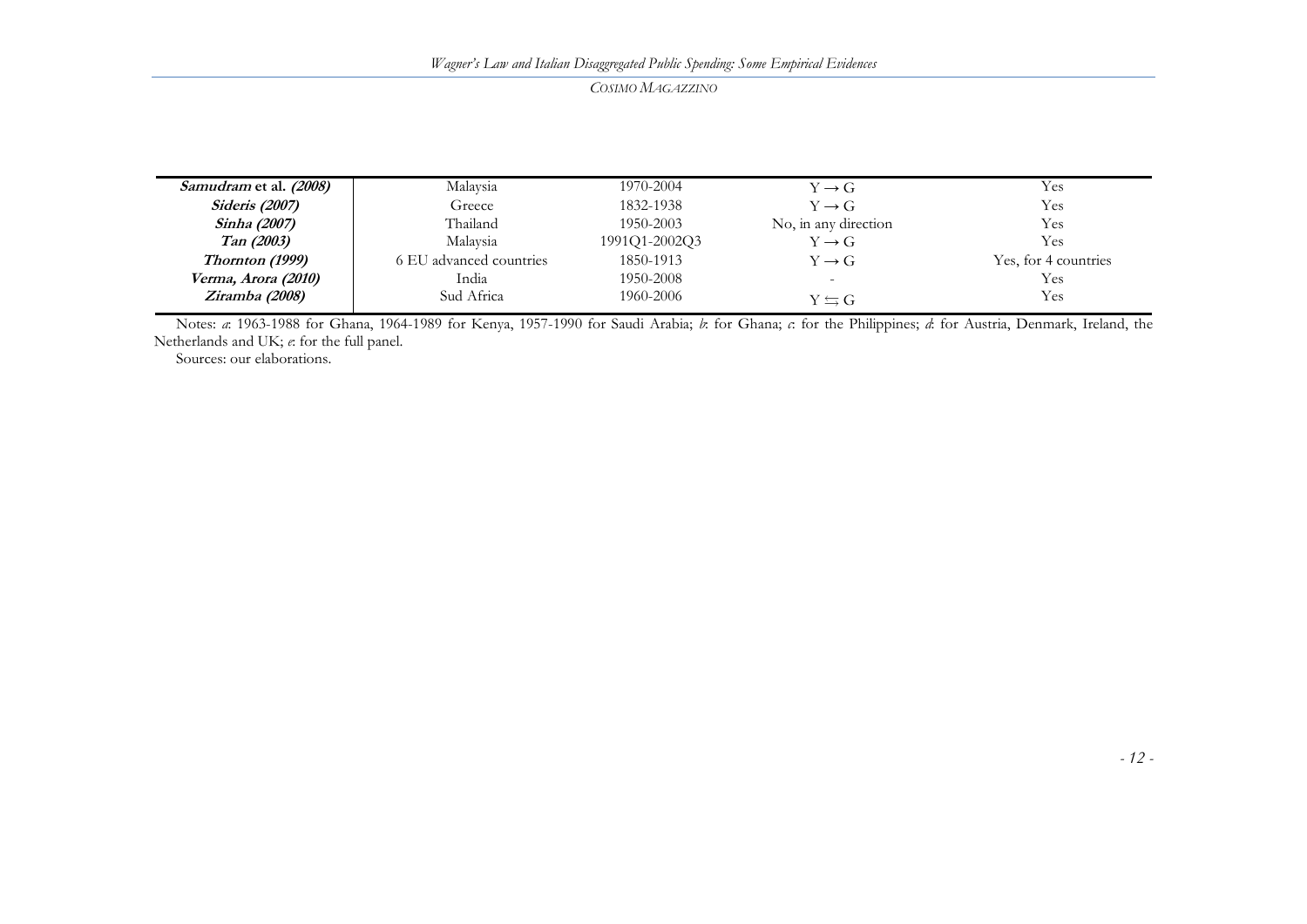Table 1 above presents a concise overview on cointegration and causality between public expenditure and national income discussed in several studies on Wagner's Law.

#### **3. – Data and methodology**

Most of time series have unit root as many studies indicated, including Nelson and Plosser (1982), and as proved by Stock and Watson (1988) and Campbell and Perron (1991) among others, that most of the time series are non-stationary. The presence of a unit root in any time series means that the mean and variance are not independent of time. Conventional regression techniques based on non-stationary time series produce spurious regression and statistics may simply indicate only correlated trends rather than a true relationship (Granger and Newbold, 1974). Spurious regression can be detected in regression model by low Durbin-Watson statistics and relatively moderate  $\mathbb{R}^2$ .

One of the most widely used unit root test is the ADF unit root test (Dickey and Fuller, 1979, 1981). Alternatively, Phillips (1987) and Phillips and Perron (1988) proposed a nonparametric method to correct a wide variety of serial correlation and heteroskedasticity (PP). Perron (1989, 1990) demonstrates that if a time series exhibits stationary fluctuations around a trend or a level containing a structural break, then unit root tests will erroneously conclude that there is a unit root. PP and ADF tests have the same asymptotic distributions.

Elliott, Rothenberg, and Stock (DF-GLS, 1996) proposed a modified Dickey-Fuller t test (known as the DF-GLS test). Essentially, the test is an augmented Dickey-Fuller test, except that the time series is transformed via a generalized least squares (GLS) regression before performing the test. The augmented Dickey–Fuller test involves fitting a regression of the form

| $\Delta y_t = \alpha + \beta y_{t-1} + \delta t + \xi_t \Delta y_{t-1} + \xi_t \Delta y_{t-2} + \dots + \xi_k \Delta y_{t-k} + \varepsilon_t$ [1] |  |
|---------------------------------------------------------------------------------------------------------------------------------------------------|--|
|---------------------------------------------------------------------------------------------------------------------------------------------------|--|

and then testing the null hypothesis  $H_0$ :  $\beta = 0$ . The DF-GLS test is performed analogously but on GLS-detrended data. The null hypothesis of the test is that  $y_t$  is a random walk, possibly with drift.

Finally, the Kwiatkowski, Phillips, Schmidt, and Shin (KPSS, 1992)test differs from those unit root tests in common use (such as ADF, PP, and DF-GLS) by having a null hypothesis of stationarity. The test may be conducted under the null of either trend stationarity (the default) or level stationarity. Inference from this test is complementary to that derived from those based on the Dickey-Fuller distribution.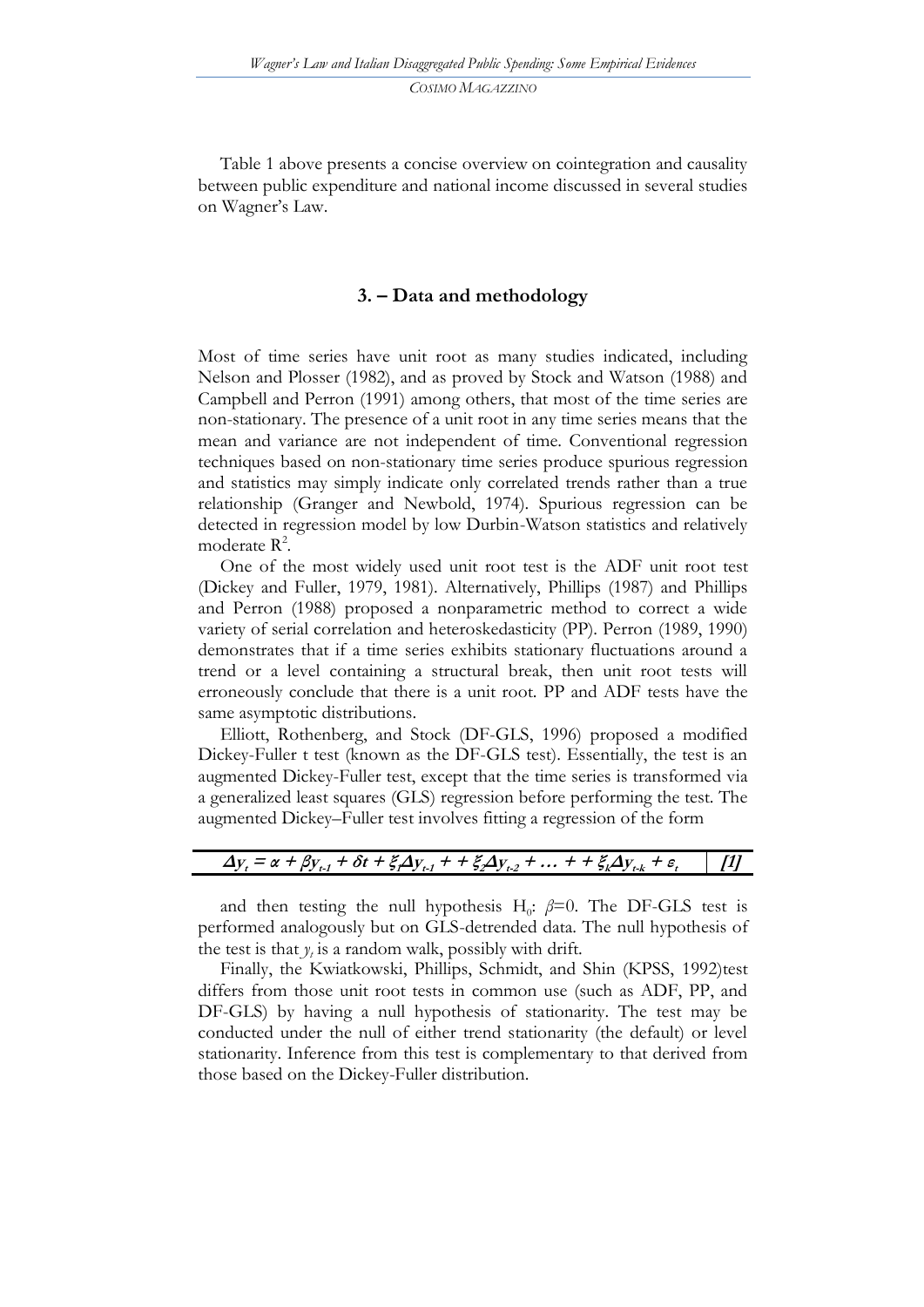The unit root test and the order of the integration would be performed on both the original series and the differences of the series using the PP test.

The non-stationary series with the same order of integration may be cointegrated if there exist some linear combination of the series that can be tested for stationarity. The Johansen and Juselius procedure (Johansen, 1988; Johansen and Juselius, 1990) is preferable to test for cointegration for more than two series.

Moreover, Johansen and Juselius procedure is considered better than Engle-Granger even in two time series case and has better small sample properties since it allows feedback effects among the variables under investigation where it is assumed in the Engle and Granger procedure that there are no feedback effects between the variables. The procedure is based on likelihood ratio (LR) test to determine the number of cointegration vectors in the regression. Johansen technique enables to test for the existence of non-unique Cointegration relationships.

Three tests statistics are suggested to determine the number of cointegration vectors: the first is Johansen's "trace" statistic method, the second is his "maximum eigenvalue" statistic method, and the third method chooses *r* to minimize an information criterion.

Having established the long-run equilibrium relationship between government expenditure and revenues, the short-run adjustments are estimated using the error correction model (ECM). The error correction model is based on the two following equations:

| $\Delta X_i = \alpha_0 + \alpha_1 c_{i1} + \sum_{i=1}^m \alpha_i \Delta X_{i} + \sum_{i=1}^n \alpha_i \Delta Y_{i} + \varepsilon_i$ | 12            |
|-------------------------------------------------------------------------------------------------------------------------------------|---------------|
| $\Delta Y_i = \beta_0 + \beta_1 u_{i} + \sum_{i=1}^m \beta_i \Delta Y_{i} + \sum_{i=1}^n \beta_i \Delta X_{i} + \eta_i$             | $\frac{3}{2}$ |

where  $e_{t-1}$  and  $u_{t-1}$  represent the error-correction terms which are the lagged residuals from the cointegration relations. The error correction terms will capture the speed of the short-run adjustments toward the long-run equilibrium. Furthermore, the error correction model equations (2) and (3) allow to test for short-run as well the long-run causality between government expenditure and aggregate income.

The short-run causality is based on a standard F-test statistics to test jointly the significance of the coefficients of the explanatory variable in their first differences. The long-run causality is based on a standard t-test. Negative and statistically significant values of the coefficients of the error correction terms indicate the existence of long-run causality.

For the purpose of this paper, all the variables analyzed have been expressed in a logarithmic form. The data that have been used are annual and cover the time period 1970-2009, for Italy. In our case, we considered variables such as the various chapters of public expenditure to GDP. Moreover, to eliminate the effect of prices on the number of variables, they were deflated by appropriate deflators.

The data used in this work were taken from the Informative Public Base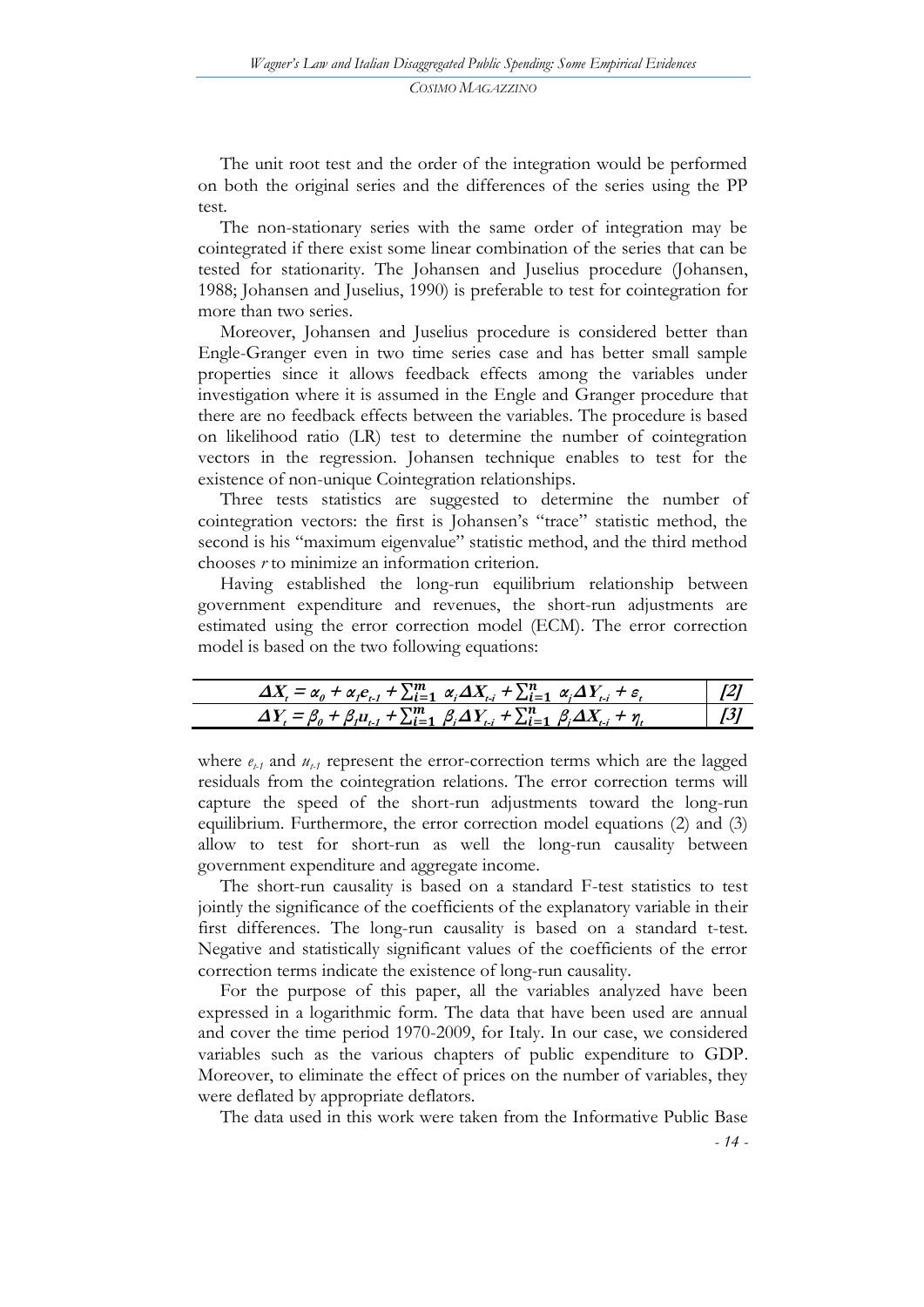(BIP), a database developed by the Bank of Italy, freely available on the web*<sup>2</sup>* .

### **4. – Econometric results**

We present and discuss an analysis of the Wagner's Law, applied to the Italian case. We disaggregate the different items of expenditure, according to their functional nature, in order to reveal any empirical evidence in favor of a model *à la* Wagner, but where the dependent variable instead of being constituted by the total public expenditure is, from time in time, the single item of expenditure (for passive interests, final consumption, for dependent labour income, for grants to production and for gross capital formation), while the explanatory variable is represented by the Gross Domestic Product. Figure 1 shows the evolution of the various items of public spending (in real terms) from 1960 to 2008.



*Fig. 1 – Disaggregated public spending (Italy, 1960-2008, mld EIT).* 

Source: our elaborations on BIP data.

In Table 2 variables of the model are summed up. All series contains yearly data for real value of the variables.

l.

*<sup>2</sup>* See: [http://bip.bancaditalia.it/4972unix/homebipita.htm.](http://bip.bancaditalia.it/4972unix/homebipita.htm)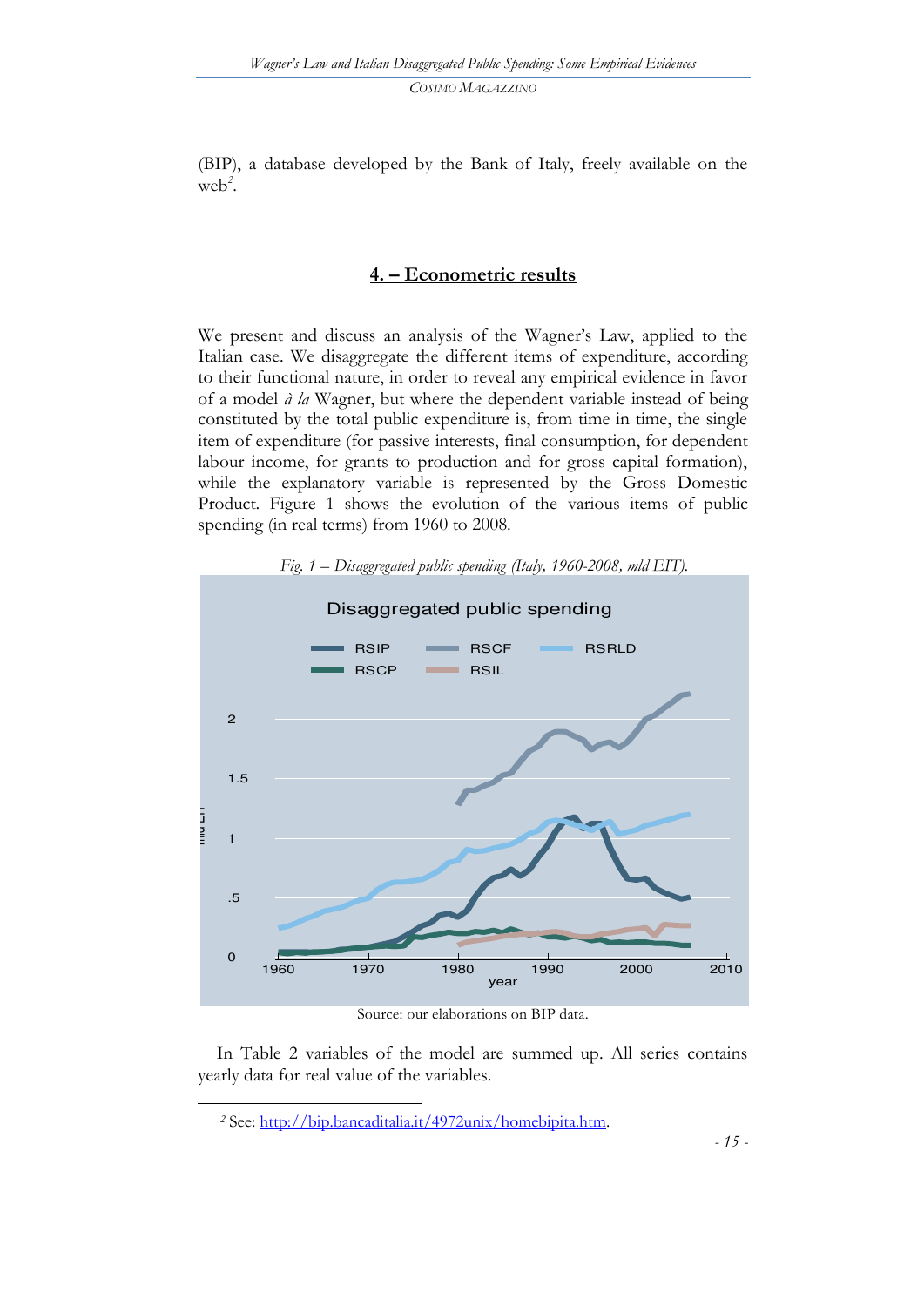|              | Tab. $2$ – List of variables.                           |
|--------------|---------------------------------------------------------|
| Variable     | <i>Explanation</i>                                      |
| <b>RGDP</b>  | Gross Domestic Product at constant factor cost, mld EIT |
| <b>RSIP</b>  | Real spending for passive interests, mld EIT            |
| <b>RSCF</b>  | Real spending for final consumptions, mld EIT           |
| <b>RSRLD</b> | Real spending for labour dependent income, mld EIT      |
| <b>RSCP</b>  | Real spending for grants on production, mld EIT         |
| <b>RSIL</b>  | Real spending for public investments, mld EIT           |

Source: BIP (2009).

As a preliminary analysis, some descriptive statistics are shown in the following Table 3.

| Variable     | Mean   | Median | <b>Standard</b> | <b>Skewness</b> | <b>Kurtosis</b> | Range  |
|--------------|--------|--------|-----------------|-----------------|-----------------|--------|
|              |        |        | Deviation       |                 |                 |        |
| <b>RGDP</b>  | 7.6839 | 8.0588 | 2.5876          | $-0.3865$       | 1.8534          | 8.3663 |
| <b>RSIP</b>  | 0.4832 | 0.5015 | 0.3661          | 0.3529          | 1.9511          | 1.1401 |
| <b>RSCF</b>  | 1.7794 | 1.8062 | 0.2523          | $-0.1535$       | 2.3099          | 0.9336 |
| <b>RSRLD</b> | 0.8176 | 0.9046 | 0.3061          | $-0.4584$       | 1.7894          | 0.9586 |
| <b>RSCP</b>  | 0.1312 | 0.1262 | 0.0603          | $-0.1076$       | 1.8184          | 0.2072 |
| <b>RSIL</b>  | 0.1964 | 0.1926 | 0.0445          | $-0.0915$       | 2.6270          | 0.1751 |

*Tab. 3 – Exploratory data analysis (Italy, mld EIT, 1970-2008).*

Source: our calculations on BIP (2009) data.

Correlation coefficients summarized in Table 4 indicate, especially, a strong positive correlation between real GDP and interest expenditure, as for expenditure for final consumption and real GDP, and expenditure for labour dependent income and real GDP, too. These findings indicate that higher values of real GDP are associated with higher values of various items of public expenditure.

|              | $Iuv, T = \bigcup \{U\}$ can our matrix $ Iuu $ . |             |             |              |             |             |
|--------------|---------------------------------------------------|-------------|-------------|--------------|-------------|-------------|
|              | <b>RGDP</b>                                       | <b>RSIP</b> | <b>RSCF</b> | <b>RSRLD</b> | <b>RSCP</b> | <b>RSIL</b> |
| <b>RGDP</b>  |                                                   |             |             |              |             |             |
| <b>RSIP</b>  | 0.9500                                            |             |             |              |             |             |
| <b>RSCF</b>  | 0.9605                                            | 0.2444      |             |              |             |             |
| <b>RSRLD</b> | 0.9923                                            | 0.9574      | 0.9619      |              |             |             |
| <b>RSCP</b>  | 0.7773                                            | 0.8420      | $-0.8244$   | 0.8110       |             |             |
| <b>RSIL</b>  | 0.8684                                            | 0.2080      | 0.8980      | 0.8402       | $-0.7212$   |             |

*Tab. 4 – Correlation matrix (Italy).* 

Notes: Bonferroni adjustment applied.

Source: our calculations on BIP data.

Above all, we obtained log-transformations of the time-series. As a preliminary analysis, Inter-Quartile Range show the absence of outliers in our samples. Then, we applied time-series techniques on stationarity and unit root processes, in order to check some stationarity properties. Table 5 contains results of common unit root tests, for our variables.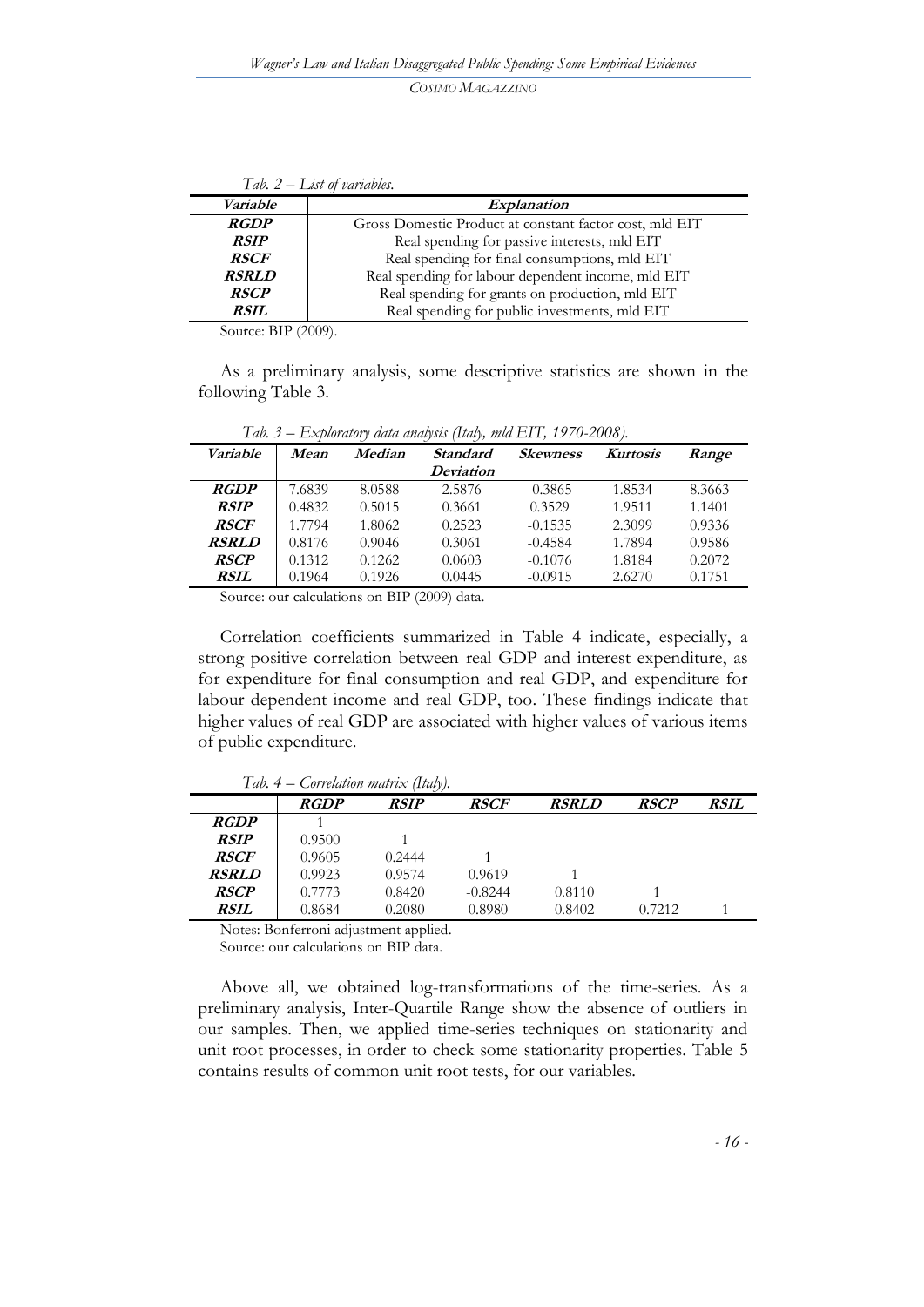| Variable            |                  | <b>Stationarity tests</b> |              |              |                   |  |  |
|---------------------|------------------|---------------------------|--------------|--------------|-------------------|--|--|
|                     | Deterministic    | <b>ADF</b>                | <b>ERS</b>   | PP           | <b>KPSS</b>       |  |  |
|                     | component        |                           |              |              |                   |  |  |
| <b>RGDP</b>         | intercept, trend | $NS: -1.882$              | $NS: -0.306$ | $NS: -2.157$ | NS: 0.620         |  |  |
| <b>ARGDP</b>        | intercept        | $DS: -5.679$              | $DS: -4.972$ | $DS: -5.679$ | DS: 0.108         |  |  |
| <b>RSIP</b>         | intercept        | NS: -1.947                | $NS: -0.637$ | $NS: -2.105$ | NS: 2.040         |  |  |
| $\triangle$ RSIP    | intercept        | $DS: -3.148$              | $DS: -3.319$ | $DS: -3.129$ | NS: 0.916         |  |  |
| <i>RSCF</i>         | intercept        | $NS: -1.831$              | $NS: -0.063$ | $NS: -1.757$ | NS: 1.220         |  |  |
| <b>ARSCF</b>        | intercept        | $DS: -4.454$              | $NS: -1.594$ | $DS: -4.452$ | DS: 0.200         |  |  |
| <b>RSRLD</b>        | intercept        | $LS: -5.574$              | NS: 0.411    | $LS: -5.638$ | NS: 1.490         |  |  |
| <b>ARSRLD</b>       | intercept        | $DS: -6.188$              | $DS: -4.358$ | $DS: -6.189$ | <b>DS</b> : 0.078 |  |  |
| <b>RSCP</b>         | intercept, trend | $NS: -0.933$              | $NS: -0.755$ | $NS: -0.513$ | NS: 0.592         |  |  |
| <b>ARSCP</b>        | intercept        | $DS: -10.675$             | $NS: -2.184$ | DS: -10.899  | DS: 0.085         |  |  |
| <b>RSIL</b>         | intercept, trend | $TS: -3.719$              | $NS: -1.692$ | $TS: -3.732$ | NS: 0.146         |  |  |
| <i><b>ARSIL</b></i> | trend            | $DS: -6.434$              | $DS: -2.436$ | $DS: -6.531$ | DS: 0.222         |  |  |

*Tab. 5 – Results for stationarity tests (Italy).* 

Notes: NS: Non Stationary; TS: Trend Stationary; DS: Difference Stationary. Source: our calculations on BIP (2009) data.

The second column presents results for Augmented Dickey and Fuller (1979) test; the third one for Elliott, Rothenberg and Stock (1992) test; the fourth column contains results for Phillips and Perron (1988) test; at last, in the fifth column there are results for Kwiatkowski, Phillips, Schmidt and Shin (1992) test. Here, results indicate that all series are clearly a  $I(1)$ process. Yet, public spending dependent labour income could be levelstationary, while spending for public investments could be trend-stationary.

The lag-order selection has been chosen according to the final prediction error (FPE), Akaike's information criterion (AIC), Schwarz's Bayesian information criterion (SBIC), and the Hannan and Quinn information criterion (HQIC). These statistics selected a model with two lags for *RSCF*, *RSRLD* and *RSCP*, while only one lag for *RSIP* and *RSIL*.

Cointegration tests have been subsequently applied, in order to be able to find the long-run relationship between each item of public spending and GDP. As is shown in Table 6, Johansen and Juselius cointegration method suggests that there is one cointegrating relationship in three cases (*RSIP*, *RSCP* and *RSIL*). In fact, the trace statistic and the maximum-eigenvalue statistic reject  $r=0$  in favour of  $r=1$  at the 5% critical value. As in the laglength selection problem, choosing the number of cointegrating equations that minimizes either the SBIC or the HQIC provides a consistent estimator of the number of cointegrating equations. Yet, all these criteria suggest a rank=1 for our data. While, for *RSCF* and *RSRLD* we find the absence of cointegration (rank=0).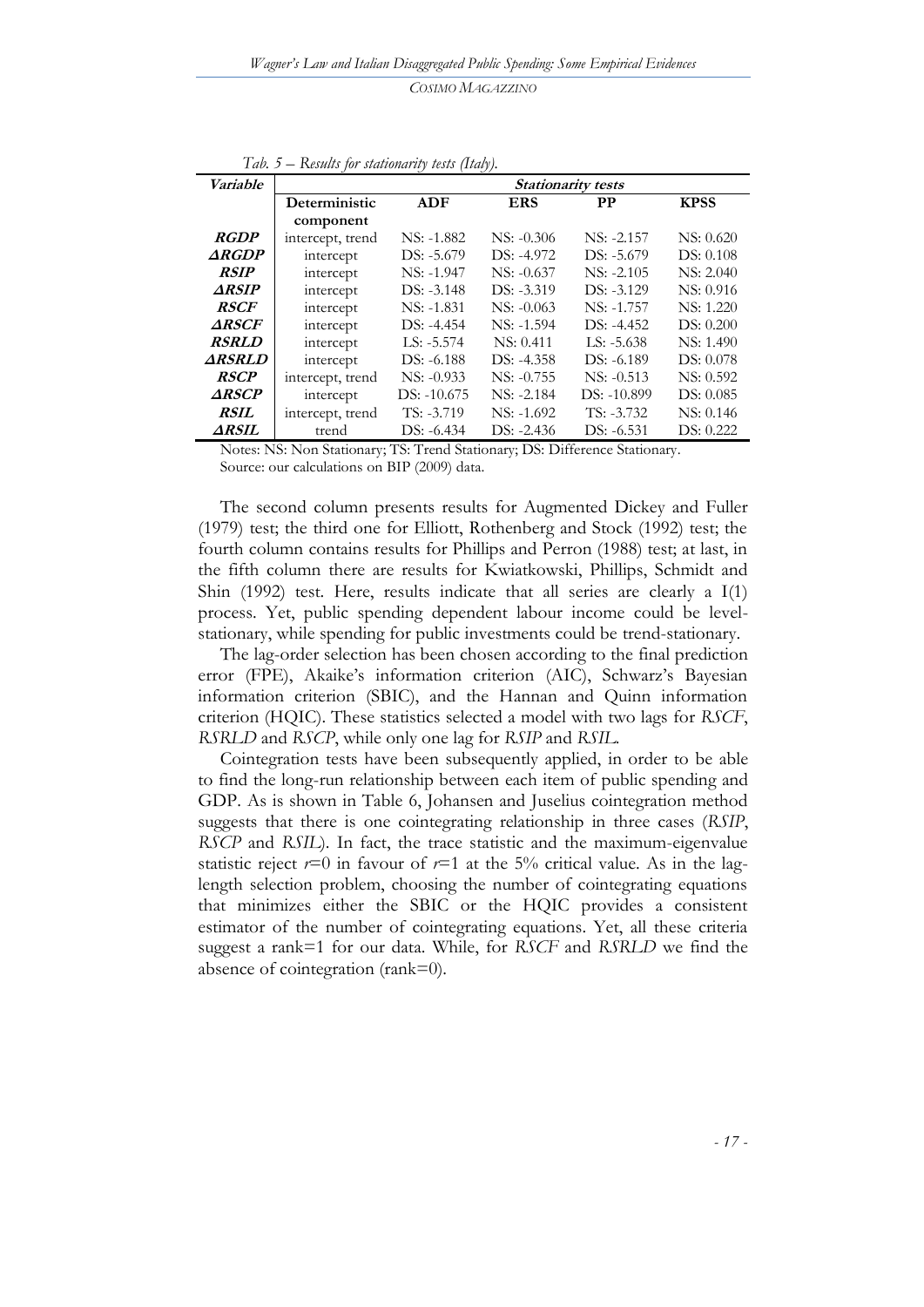| Johansen and Juselius procedure |                 |            |             |       |  |  |
|---------------------------------|-----------------|------------|-------------|-------|--|--|
| Variable                        | Trace statistic | Maximum-   | <b>SBIC</b> | Rank  |  |  |
|                                 |                 | eigenvalue | <b>HQIC</b> |       |  |  |
|                                 |                 | statistic  | <b>AIC</b>  |       |  |  |
| <b>RSIP</b>                     | 2.1172          | 2.1172     | $-6.7081$   | $r=1$ |  |  |
|                                 | (3.76)          | (3.76)     | $-6.9347$   |       |  |  |
|                                 |                 |            | $-7.0694$   |       |  |  |
| <b>RSCF</b>                     | 8.3423          | 7.0705     | $-9.8690$   | $r=0$ |  |  |
|                                 | (15.41)         | (14.07)    | $-9.9379$   |       |  |  |
|                                 |                 |            | $-9.9658$   |       |  |  |
| <b>RSRLD</b>                    | 50.6836         | 45.5309    | $-8.9983$   | $r=0$ |  |  |
|                                 | (15.41)         | (14.07)    | $-9.1227$   |       |  |  |
|                                 |                 |            | $-9.1971$   |       |  |  |
| <b>RSCP</b>                     | 0.1349          | 0.1349     | $-6.2255$   | $r=1$ |  |  |
|                                 | (3.76)          | (3.76)     | $-6.4522$   |       |  |  |
|                                 |                 |            | $-6.5869$   |       |  |  |
| <b>RSIL</b>                     | 3.1253          | 3.1253     | $-7.1740$   | $r=1$ |  |  |
|                                 | (3.76)          | (3.76)     | $-7.3463$   |       |  |  |
|                                 |                 |            | $-7.4160$   |       |  |  |

*Tab. 6 – Results for cointegration tests (Italy).* 

Notes: 5% Critical Values in parenthesis.

Source: our calculations on BIP (2009) data.

Granger causality tests suggest a bi-directional flow, at 1% level, for public spending on interests and GDP, in the long-run; a unidirectional flow, in the direction from GDP to spending on dependent labour income (at 5% level), in the short-run; a unidirectional flow, but in the opposite direction to the previous case, for the spending for grants on production (at 1% level), both in the short-run and in the long-run; spending for investments Granger-cause GDP in the long-run (at 1% level), too. While, for the spending for final consumptions, no form of Granger causality has been found (see Table 7).

|              |      |            | $\cdots$   | .                       |                          |
|--------------|------|------------|------------|-------------------------|--------------------------|
| Dependent    | Lags | $Log-$     | <b>FPE</b> | Causality in the        | Causality in the         |
| variable     |      | likelihood |            | long-run                | short-run                |
| <b>RSIP</b>  |      | 167.2909   | 0.0000     | $RGDP \rightarrow RSIP$ |                          |
|              |      |            |            | $RSIP \rightarrow RGDP$ |                          |
| <b>RSCF</b>  | 2    | 134.3066   | 0.0000     |                         |                          |
| <b>RSRLD</b> | 2    | 209.5180   | 0.0000     |                         | $RGDP \rightarrow RSRLD$ |
| <b>RSCP</b>  | 2    | 156.7134   | 0.0000     | $RSCP \rightarrow RGDP$ | $RSCP \rightarrow RGDP$  |
| <b>RSIL</b>  |      | 93.2312    | 0.0000     | $RSIL \rightarrow RGDP$ |                          |
|              |      |            |            |                         |                          |

*Tab. 7 – Results for short and long-run causality tests (Italy).* 

Source: our calculations on BIP (2009) data.

*- 18 -*  For all our equations, a Lagrange-multiplier (LM) test for autocorrelation in the residuals of Vector Error-Correction Model (VECM) clarifies as at the 5% significance level we cannot reject the null hypothesis that there is no serial correlation in the residuals for the orders 1,…,5 tested. Checking the eigenvalue stability condition in a VECM, the eigenvalues of the companion matrix lie inside the unit circle, and the real roots are far from 1. As regard the Wald lag-exclusion statistics, we strongly reject the hypothesis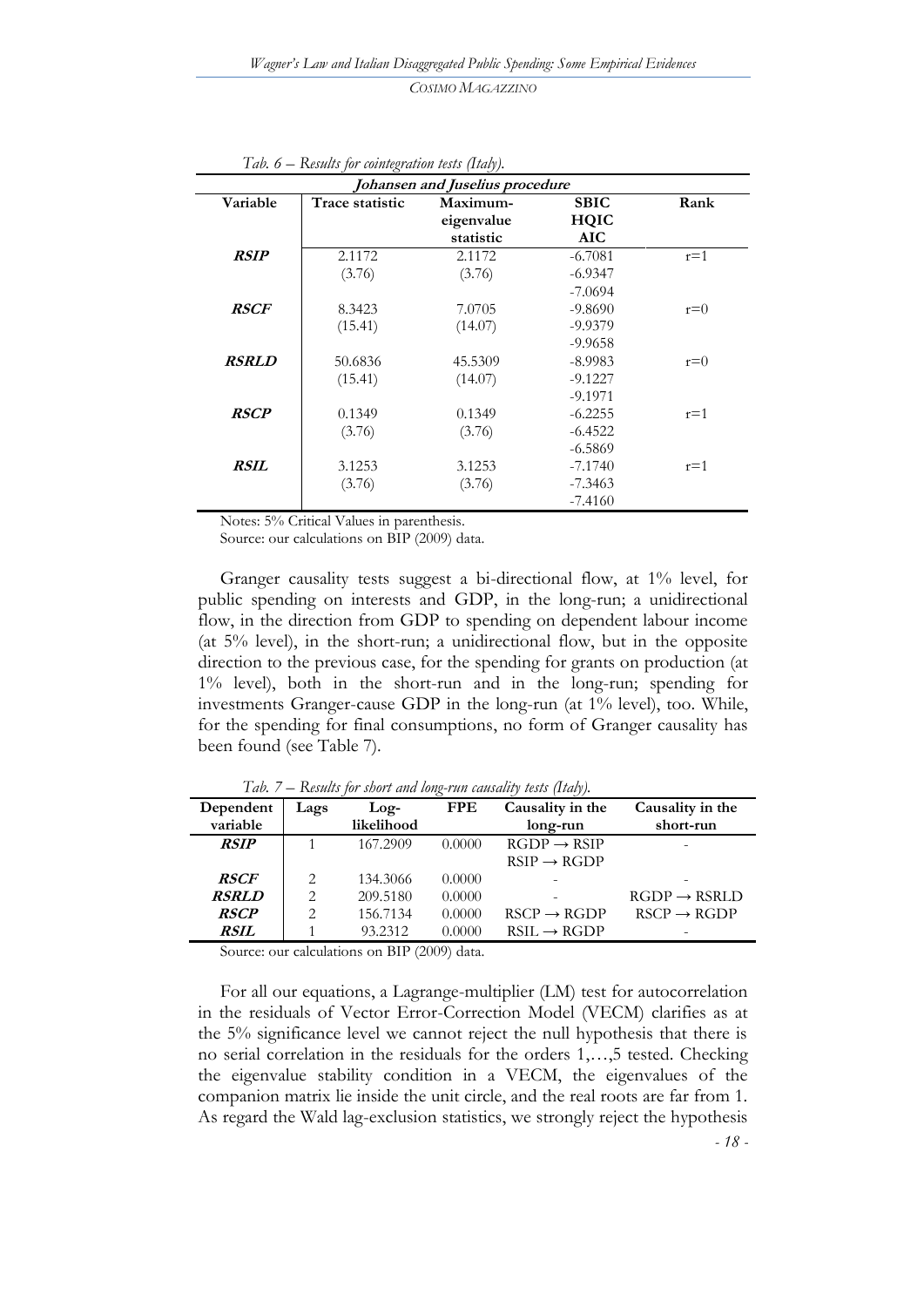that the coefficients either on the first lag or on the second lag of the endogenous variables are zero in all two equations jointly. The Jarque and Bera normality test results present statistics for each equation and for all equations jointly against the null hypothesis of normality. For our models, results suggest normality. Finally, the analysis of ARCH effects shows the absence of this problem for the estimated models.

#### **5. Conclusions and policy implications**

The purpose of this paper is to contribute to the literature on Wagner's Law on Italy at a disaggregated level, using recent econometric techniques. Wagner's Law is empirically tested employing time-series data. So, we study the relationship between real GDP and five different items of real government spending for Italy, using annual data for 1970-2008. The timeseries properties of the data were assessed using several unit root tests (ADF, DF-GLS, PP, and KPSS). Empirical results indicate that all series are clearly a I(1) process. Yet, public spending dependent labour income could be level-stationary, while spending for public investments could be trendstationary. Cointegration analyses reveals that three out of five spending series (for passive interests, for grants on production, and for public investments) share a common trend – and a long-run relationship – with real aggregate income. Granger causality tests results show evidence in favour of Wagner's Law (Y $\rightarrow$ G) only for spending for passive interests in the long-run, and for spending for dependent labour income in the shortrun. While, the causality flow is in line with Keynesian hypothesis  $(G \rightarrow Y)$ for spending for passive interests, for grants on production and for public investments in the long-run, and for grants on production in the short-run. On the basis of empirical results in this paper, one may tentatively conclude that Wagner's Law finds a very weak support in Italy. Our Granger causality tests results show that the relationship between several items of government spending and national income is more Keynesian than Wagnerian.

Yet, we find no clear evidence of government spending causing national income. In other words, the Keynesian proposition of government spending as a policy instrument to encourage and lead growth in the economy is not completely supported by the data for Italy. Certainly, this result is subject to the time period examined and statistical methods used; nevertheless, it is particularly discouraging for those who see Government as a major actor to encourage economic growth, especially in countries with a critical framework on public finance, like Italy.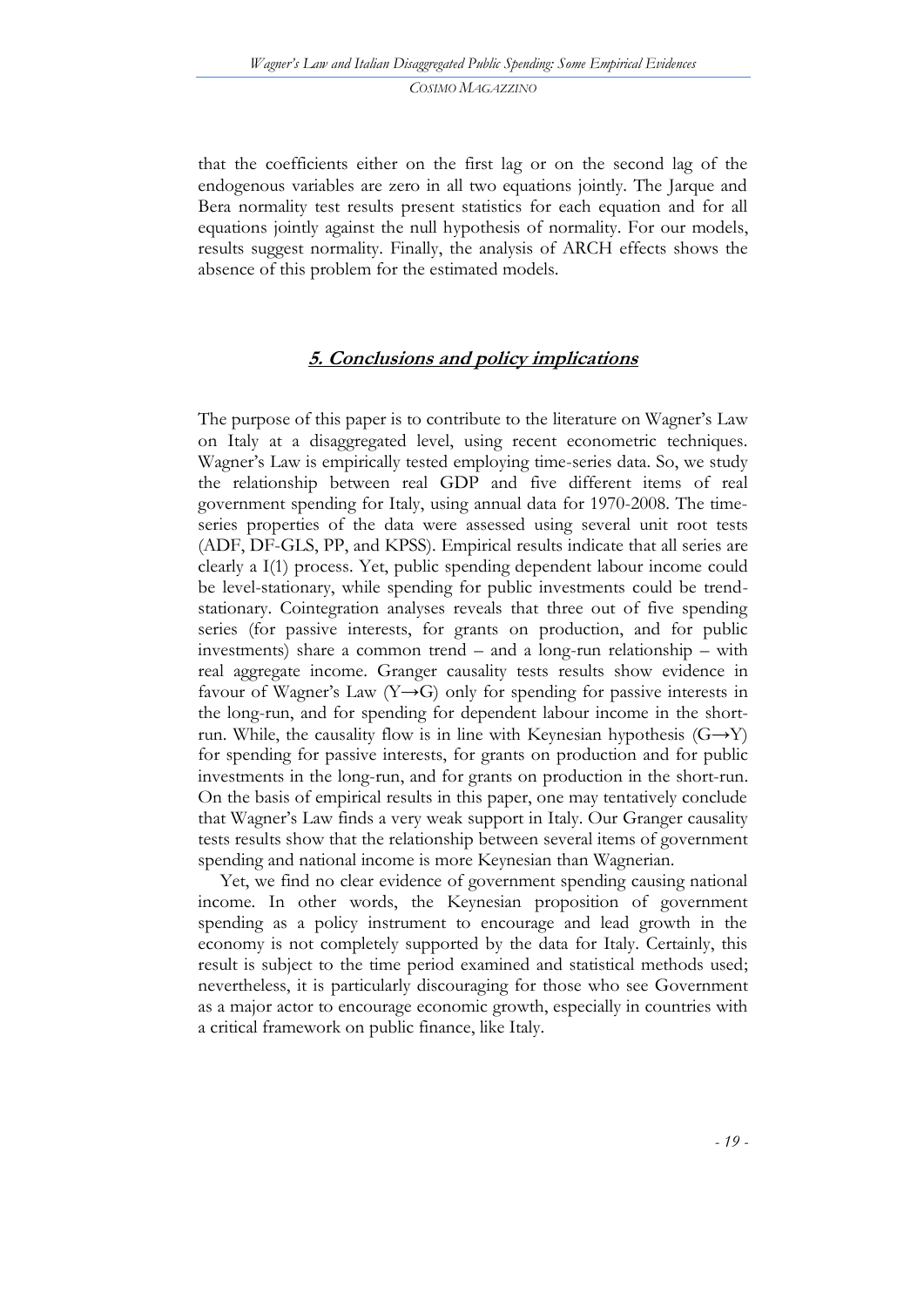#### **References**

- ABU-BADER S. ABU-QARN A.S. (2003), Government Expenditures, Military Spending and Economic Growth: Causality Evidence from Egypt, Israel and Syria, *Journal of Policy Modeling*, 25(6-7), 567-583.
- AFXENTIOU P.C. SERLETIS A. (1991), A Time-Series Analysis of the Relationship Between Government Expenditure and Gdp in Canada, *Public Finance Review*, 19(3), July, 316-333.
- AKITOBY B. CLEMENT B. GUPTA S. INCHAUSTE G. (2006), Public spending, voracity, and Wagner"s law in developing countries, *European Journal of Political Economy*, 22, 4, December, 908-924.
- ANSARI M.I. GORDON D.V. AKUAMOAH C. (1997), Keynes versus Wagner: public expenditure and national income in three African countries, *Applied Economics*, 29, 543-550.
- ASSEERY A.A. LAW  $D.$  PERDIKIS N. (1999), Wagner's Law and public expenditure in Iraq: a test using disaggregated data, *Applied Economics*, 6, 39-44.
- ARPAIA A. TURRINI A. (2008), Government expenditure and economic growth in the EU: long-run tendencies and short-term adjustment, *Economic Papers*, 300, February.
- BELLA M. QUINTIERI B. (1989), Crescita in disequilibrio ed espansione del settore pubblico, *Rivista Internazionale di Scienze Sociali*, 2, 179-200.
- BENOIT E. (1978), Growth and Defense in Developing Countries, *Economic Development and Cultural Change*, 26(2), 271-280.
- BIRD R.M. (1971), Wagner"s Law: a Pooled Time Series and Cross Section Comparison, *National Tax Journal*, 38, 209-218.
- BISWAS B. RAM R. (1986), Military Expenditures and Economic Growth in Less Developed Countries: An Augmented Model and Further Evidence, *Economic Development and Cultural Change*, 34(2), 361-372.
- BRIOTTI M.G. (2005), Economic Reactions to Public Finance Consolidation: A Survey of the Literature, in *European Central Bank Occasional Papers*, 38, October.
- BURNEY N.A. (2002), Wagner's hypothesis: evidence from Kuwait using cointegration tests, *Applied Economics*, 34, 49-57.
- CLEMENTS B. FAIRCLOTH C. VERHOEVEN M. (2007), Public Expenditure in Latin America: trends and key policy issues, *CEPAL Review*, 93, December, 37- 60.
- CHLETSOS M. KOLLIAS C. (1997), Testing Wagner"s law using disaggregated data in the case of Greece: 1958-93, *Applied Economics*, 29, 371-377.
- CHOW Y.-F. COTSOMITIS J.A. KWAN A.C.C. (2002), Multivariate cointegration and causality tests of Wagner"s hypothesis: evidence from the UK, *Applied Economics*, 34, 1671-1677.
- CHRYSTAL A. ALT J. (1979), Endogenous Government Behaviour: Wagner's Law or Götterdämmerung?, in COOK S.T. – JACKSON P.M. (eds.), *Current Issues in Fiscal Policy*, Oxford: Martin Robertson, 127-137.
- COTSOMITIS J.A. HARNHIRUN S. KWAN A.C.C. (1996), Co-integration Analysis and the Long-Run Validity of Wagner's Hypothesis: Evidence from the People"s Republic of China, *Journal of Economic Development*, 21, 2, December.
- DAKURAH H. DAVIES S. SAMPATH R. (2001), Defense Spending and Economic Growth in Developing Countries: A Causality Analysis, *Journal of Policy Modeling*, 23(6), 651-658.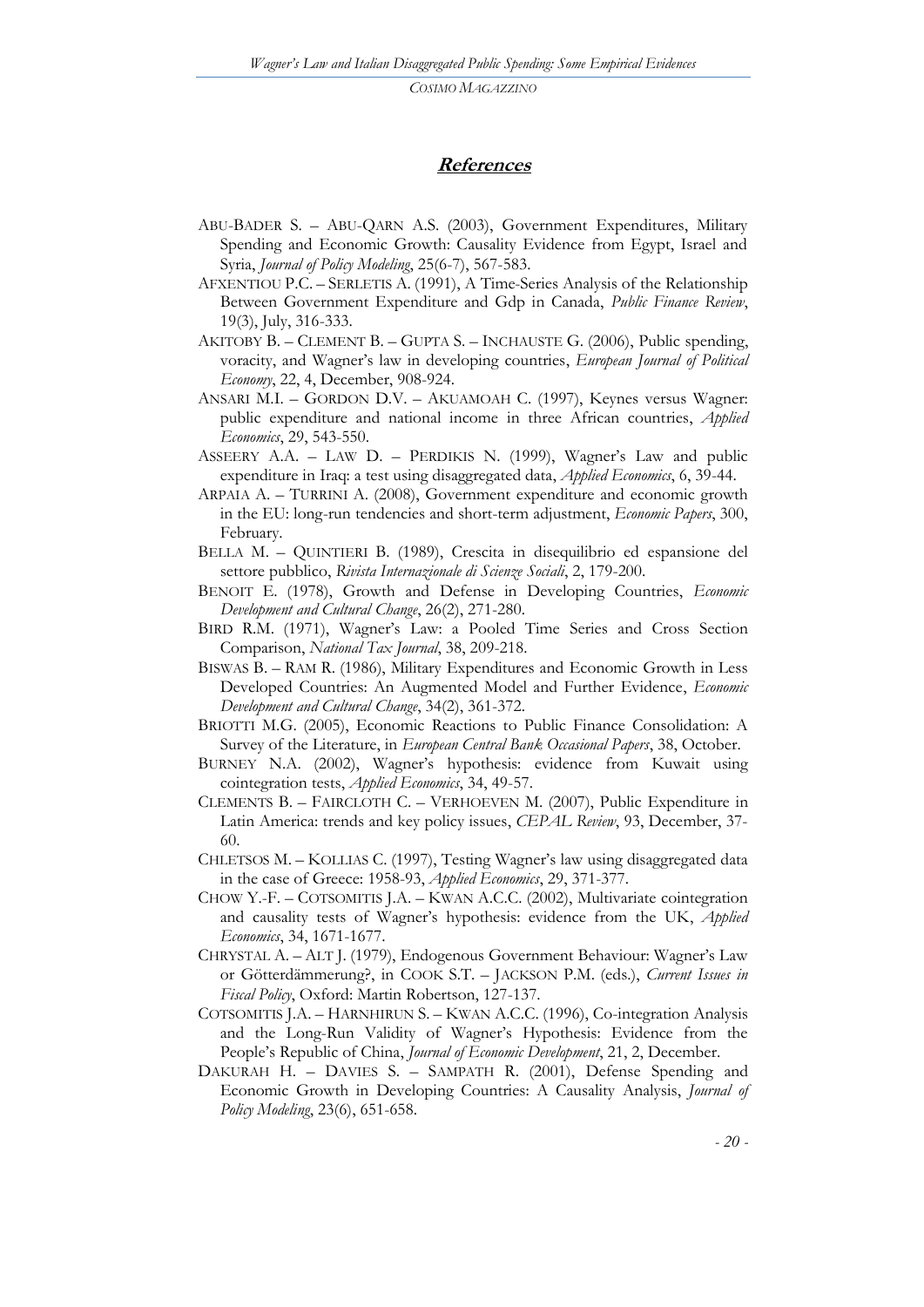- DEGER S. SEN S. (1985), Military Expenditure, Spin-off and Economic Development, *Journal of Development Economics*, 13(1-2), 67-83.
- DEGER S. SMITH R. (1985), Military Expenditure and Development: The Economic Linkages, *IDS Bulletin*, 16, 49-54.
- DEMIRBAS S. (1999), Cointegration Analysis-Causality Testing and Wagner's Law: The Case of Turkey, 1950-1990, typescript, May.
- DIBA B. (1982), A Note on Public Sector Growth: a Real Perspective, *Public Finance*, 37, 114-119.
- DICKEY D.A. FULLER W.A. (1979), Distribution of the estimators for autoregressive time series with a unit root, *Journal of the American Statistical association*, 74, 427-431.
- DOGAN E. TANG T.C. (2006), Government Expenditure and National Income: causality Test For Five South East Asian Countries, *International Business & Economics Research Journal*, 5, 10, October, 49-58.
- EASTERLY W. REBELO S. (1993), Fiscal Policy and Economic Growth: an Empirical Investigation, *Journal of Monetary Economics*, 32, 417-458.
- FAINI R. ANNEZ P. TAYLOR L. (1986), Defense Spending, Economic Structure and Growth: Evidence Among Countries and Over Time, *Economic Development and Cultural Change*, 487-498.
- FERRIS J.S. WEST E.G. (1996), Testing Theories of Real Government Size: U.S. Experience, *Southern Economic Journal*, 62, 3, January, 537-553.
- FLORIO M. COLAUTTI S. (2001), A logistic growth law for government expenditures: an explanatory analysis, *Dipartimento di Economia Politica e Aziendale – Working Paper*, Università degli Studi di Milano, 13, June.
- FOSSATI A. (1981), La spesa pubblica in Italia dal 1951 al 1980, *Rivista di Diritto Finanziario e Scienza delle Finanze*, 3, XL, 322-375.
- FOSSATI A. (1999), *Economia pubblica. Elementi per un'analisi economica dell'intervento pubblico*, Milano: FrancoAngeli.
- GANDHI V.P. (1971), Wagner's Law of Public Expenditure: Do Recent Cross-Section Studies Confirm It?, *Public Finance*, 26, 44-56.
- GIARDA P.D. (1988), Una interpretazione della crescita della spesa pubblica in Italia: 1952-1987, *Rivista Bancaria*, XLIV, 11-12, November-December.
- GRANGER C.W.J. (1969), Investigating Causal Relations by Econometric Models and Cross-Spectral Methods, *Econometrica*, 37, 424-438.
- HADJIMATHEOU G. (1976), On the Empirical Evidence on Government Expenditure Development, *Public Finance*, 31, 144-148.
- HALICIOGLU F. (2005), Testing Wagner's Law for Turkey, 1960-2003, *Public Economics*.
- HAMILTON J.D. (1994), *Time Series Analysis*, Princeton: Princeton University Press.
- HENREKSON M. (1993), Wagner"s Law A Spurious Relationship?, *Public Finance*, 48, 2, 406-415.
- HINRICHS H.H. (1965), Determinants of Government Revenue Shares among Less-Developed Countries, *Economic Journal*, 75, September, 546-556.
- JACKSON P. (1980), The Growth of the Relative Size of the Public Sector, in CURRIE D. – PETERS W., *Contemporary Economics Analysis*, vol. II, London: Croom Helm, 329-354.
- JOHANSEN S. (1988), Statistical analysis of cointegration vectors, *Journal of Economics Dynamics and Control*, 12, 231-254.
- JOHANSEN S. JUSELIUS K. (1990), Maximum Likelihood Estimation and Inference on Cointegration with Applications to the Demand for Money,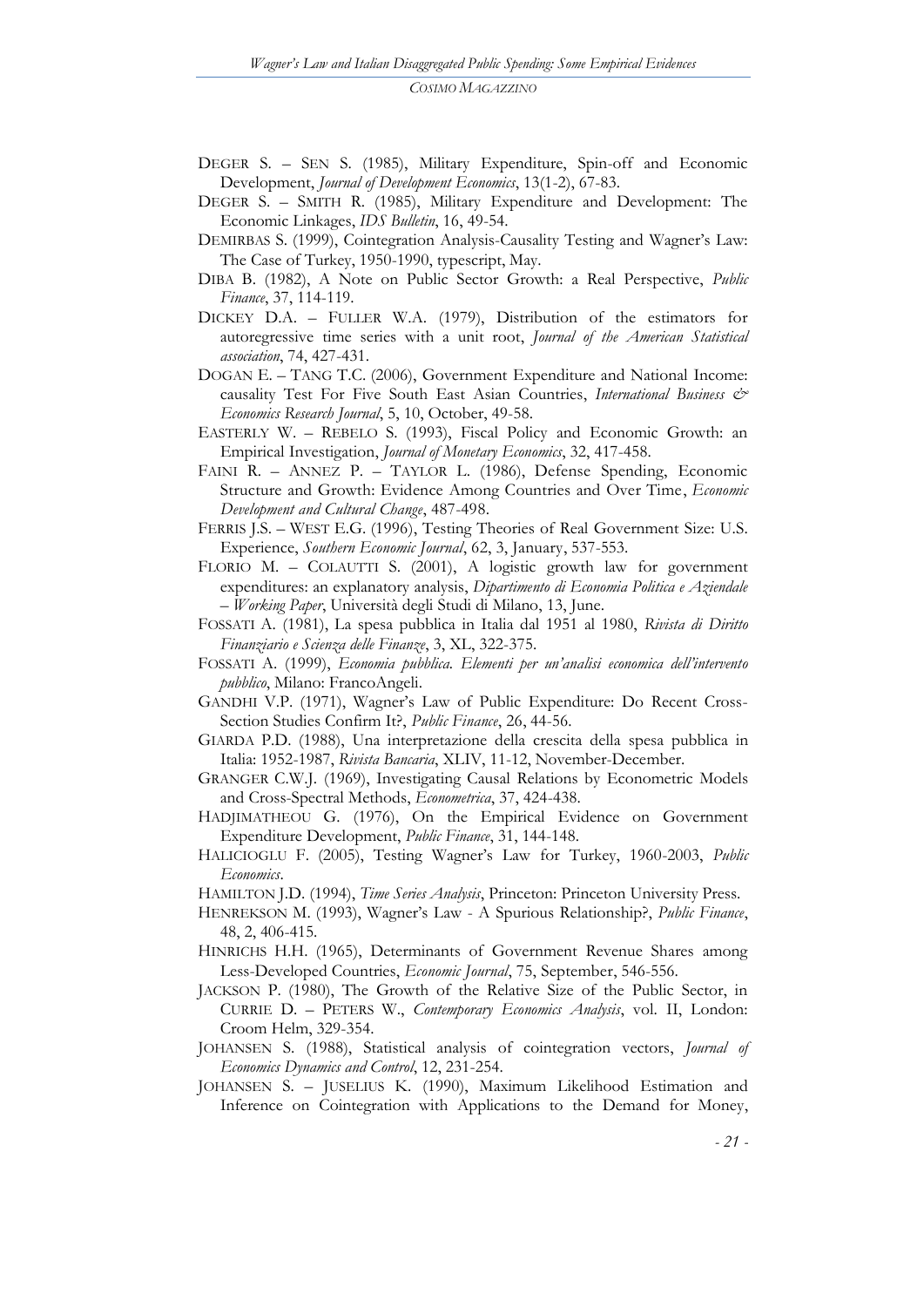*Oxford Bulletin of Economics and Statistics*, 52, 169-210.

- KALAM A.M. AZIZ N. (2009), Growth of Government Expenditure in Bangladesh: An Empirical Inquiry into the Validity of Wagner's Law, *Global Economy Journal*, 9, 2, 5.
- KARAGIANNI S. PEMPETZOGLOU M. STRIKOU S. (2002), Testing Wagner's LawFor The European Union Economies, *The Journal of Applied Business Research*, 18, 4, 107-114.
- KELLEY A.C. (1976), Demographic Change and the Size of the Government Sector, *Southern Economic Journal*, 3, 2, October, 1056-1066.
- KOLLURI B.R. PANIK M.J. WAHAB M.S. (2000), Government expenditure and economic growth: evidence from G7 countries, *Applied Economics*, 32, 1059- 1068.
- KOOP G. POIRIER D.J. (1995), An Empirical Investigation of Wagner"s Hypothesis by Using a Model Occurrence Framework, *Journal of the Royal Statistical Society*, A, 158, 1, 123-141.
- KUMAR S. WEBBER D.J. FARGHER S. (2009), Wagner"s Law Revisited: Cointegration and Causality tests for New Zealand, *University of the West of England Discussion Papers*, 0917.
- KWIATKOWSKI D. PHILLIPS P.C.B. SCHMIDT P. SHIN Y. (1992), Testing the null hypothesis of stationarity against the alternative of a unit root: How sure are we that economic time series have a unit root?, *Journal of Econometrics*, 54, 159-178.
- LAMARTINA S. ZAGHINI A. (2008), Increasing Public Expenditures: Wagner"s Law in OECD Countries, *Center for Financial Studies Working Papers*, 13.
- LIM D. (1983), Instability of Government Revenue and Expenditure in Less Developed Countries, *World Development*, 11(5), 447-450.
- MAGAZZINO C. (2008), Modelli interpretativi della dinamica della spesa pubblica e "curva di Armey": il caso italiano, 1862-2001, *Notizie di Politeia*, XXIV, 92, 45- 60.
- MAGAZZINO C. (2009a), Stima della spesa pubblica italiana secondo i modelli di Musgrave e Rostow e di O"Connor*, Il Risparmio Review*, LVII, 3, July-September, 59-84.
- MAGAZZINO C. (2009b), Spesa pubblica disaggregata e "Legge di Wagner"*, Economia, Impresa e Mercati finanziari*, 3, September-Decemeber, 7-31.
- MAGAZZINO C. (2010a), "Wagner's Law" in Italy: Empirical Evidence from 1960 to 2008*, Global & Local Economic Review*, 2, January-June, 91-116.
- MAGAZZINO C. (2010c), Wagner's Law and Augmented Wagner's Law in EU-27, *C.R.E.I. Working Papers*, 05/2010.
- MOHAMMADI M. CAK M. CAK D., (2008), Wagner"s hypothesis: New evidence from Turkey using the bounds testing approach, *Journal of Economic Studies*, 35, 1, 94-106.
- MUHLIS B. HAKAN Ç. (2003), Causality Between Public Expenditure and Economic Growth: The Turkish Case, *MPRA Paper*, 8576.
- MURTHY V. (1994), Wagner"s Law, Spurious in Mexico or Misspecification: a reply, *Public Finance*, 49, 2, 295-303*.*
- MUSGRAVE R.A. (1969), *Fiscal Systems*, New Haven: Yale University Press.
- MUSGRAVE R. A. PEACOCK A.T. (1967), *Classics in the Theory of Public Finance*, London: Macmillan.
- NARAYAN P.K. NIELSEN I. SMYTH R. (2008), Panel Data, cointegration, causality and Wagner"s law: Empirical evidence from Chinese provinces, *China*